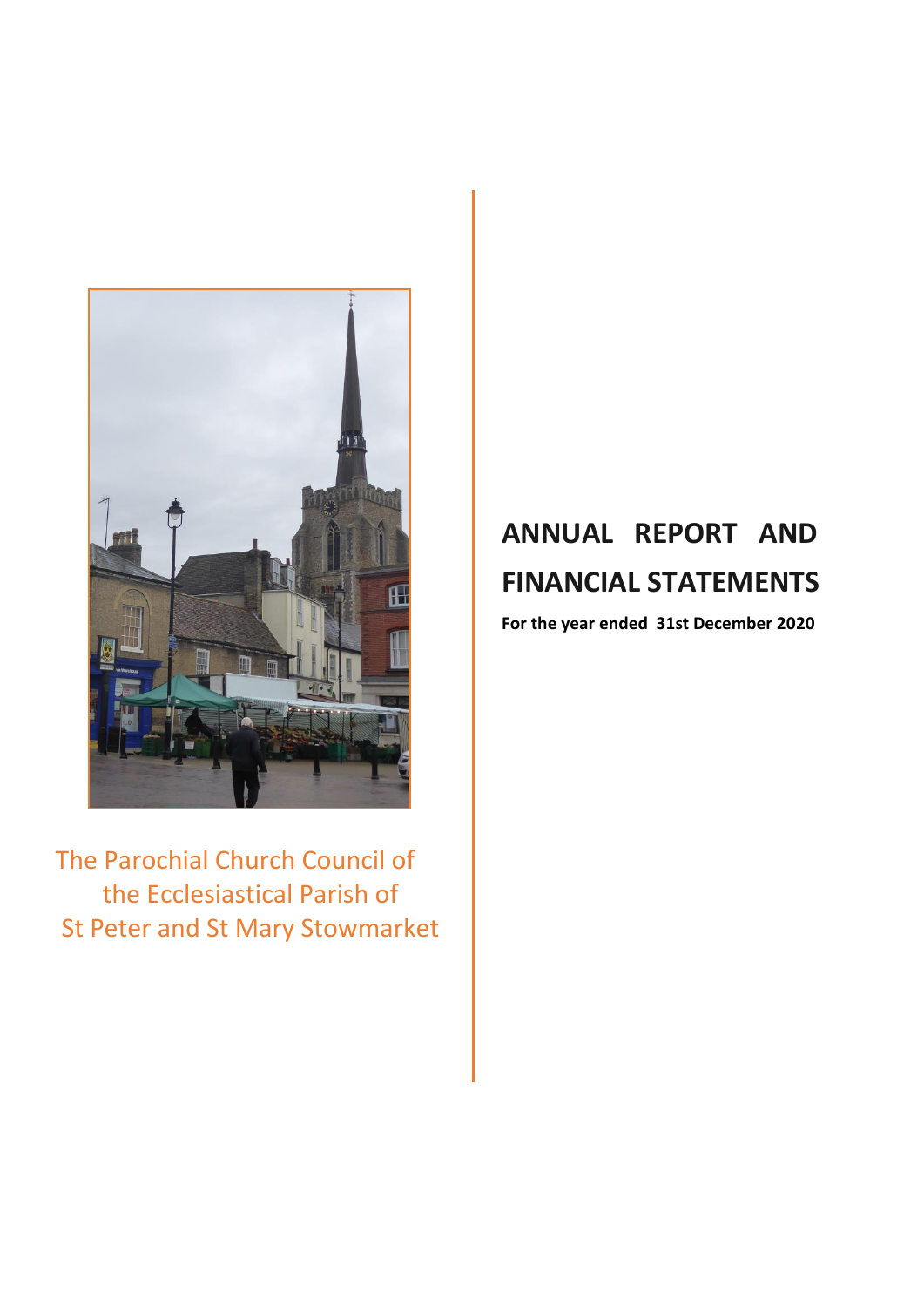## Contents and Charity Details

## **Contents**

\_\_\_\_\_\_\_\_\_\_\_\_\_\_\_\_\_\_\_\_\_\_\_\_\_\_\_\_\_\_\_\_\_\_\_\_\_\_\_\_\_\_\_\_\_\_\_\_\_\_\_\_\_\_\_\_\_\_\_\_\_\_\_\_\_\_\_\_\_\_\_\_\_\_\_\_\_\_\_\_\_\_

## Charity Details

| Vicar:                                         | Rev'd Michael Eden                                                                                                  |
|------------------------------------------------|---------------------------------------------------------------------------------------------------------------------|
| Trustees:                                      | The Parochial Church Council                                                                                        |
| <b>Charity Commission Registration number:</b> | 1132857 (England and Wales)                                                                                         |
| <b>Principal Office:</b>                       | St Peter & St Mary's Church<br><b>Station Road West</b><br>Stowmarket<br>Suffolk, IP14 1ES                          |
| Accountant:                                    | <b>Geoff Mann FCIE</b><br><b>Geoff Mann Limited</b><br>Dee House<br><b>Highworth Avenue</b><br>Cambridge<br>CB4 2BQ |
| <b>Principal Bankers:</b>                      | <b>CAF Bank Limited</b><br>25 Kings Hill Avenue<br><b>West Malling</b><br>Kent, ME19 4JQ                            |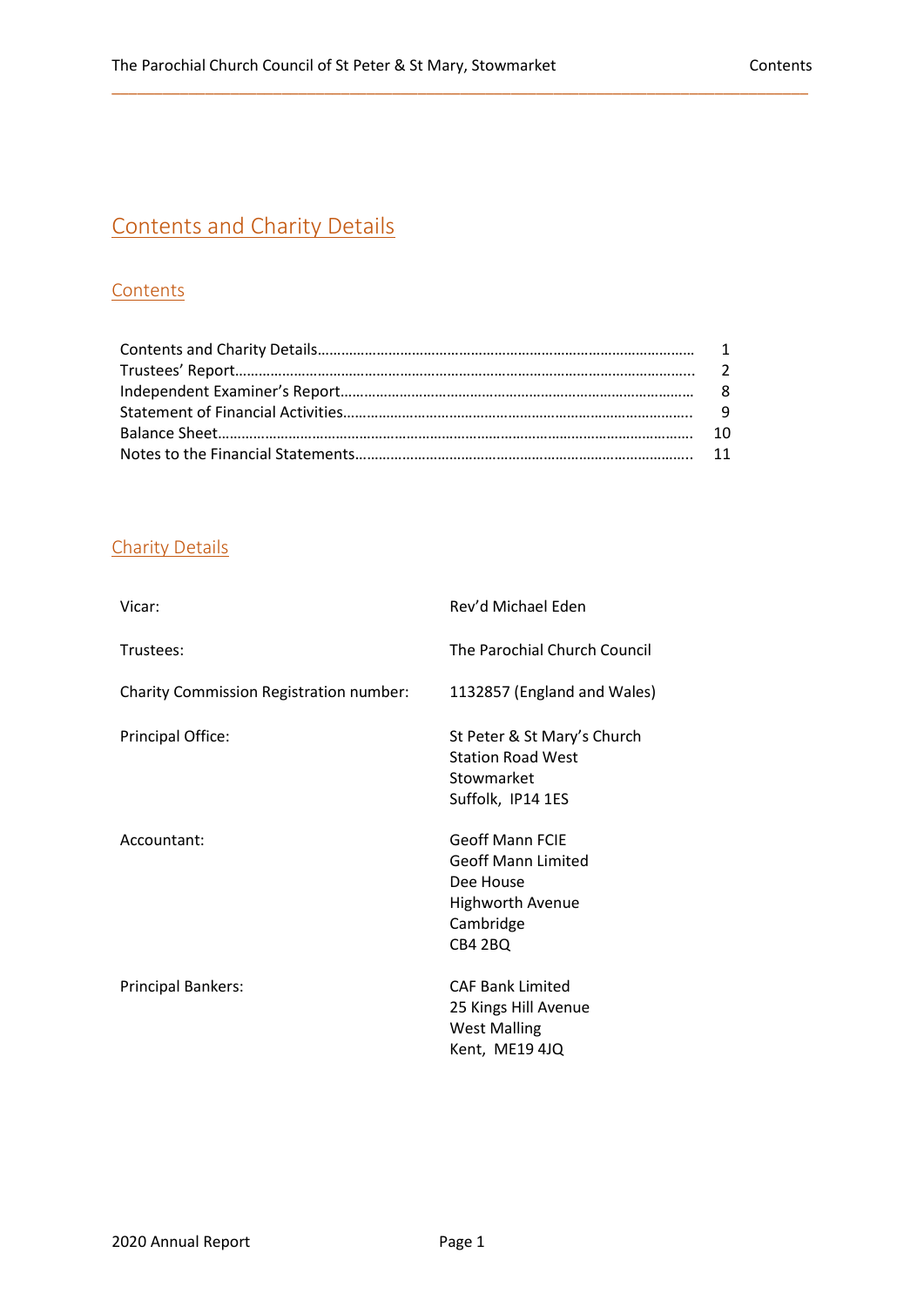## Trustees' Report for the year ended 31 December 2020

The Trustees, who are the members of the Parochial Church Council, submit their Annual Report and Financial Statements for the year ended 31st December 2020. The financial statements have been prepared in accordance with the relevant accounting policies and comply with Church Representation Rules, the Charities Act 2011 and Accounting and Reporting by Charities: Statement of Recommended Practice applicable to charities preparing their financial statements in accordance with FRS 102, as updated February 2016.

\_\_\_\_\_\_\_\_\_\_\_\_\_\_\_\_\_\_\_\_\_\_\_\_\_\_\_\_\_\_\_\_\_\_\_\_\_\_\_\_\_\_\_\_\_\_\_\_\_\_\_\_\_\_\_\_\_\_\_\_\_\_\_\_\_\_\_\_\_\_\_\_\_\_\_\_\_\_\_\_\_\_

Objectives, Activities, Achievement and Performance

## Main Activities

The Parochial Church Council ('PCC') aims to promote in the parish the whole mission of the Church, pastoral, evangelistic, social and ecumenical.

## Public Benefit

The PCC is aware of its duty to ensure that the charitable activities of the Church further its charitable objectives and that these activities are for the purpose of public benefit. A review of the activities is included in this Annual Report and gives details of the way in which this has been achieved. The activities undertaken above are given careful consideration by the Trustees against the Charity Commission's guidance on public benefit.

## Achievements and Performance – Vicar's Report



The year 2020 was like no other that we have ever known as the Coronavirus Pandemic took hold and the whole country went into Lockdown. Church buildings were closed and gatherings of people were prohibited. This presented us with very real challenges in finding new and innovative ways to fulfil our Vision and Strategic Plan. Our Vision is to be a welcoming, inclusive, vibrant, growing Church, with members of all ages, seeking God, open to the Holy Spirit, living out the gospel day by day; Rich in diversity, yet united in our service of Jesus Christ; Characterized by love, mercy and the joy of serving, where each member is encouraged to grow, and use their abilities and gifts.

Our Plan is to come up with ways that we can put our vision into practice in the following 3 areas of Church life: 1) Open to God – encouraging a deeper relationship with God; 2) Open Church – being available to, and helping to meet the needs of, all sections of the community; 3) Open Invitation – actively working to engage more people in the life of the Church. In ALL that we do we are continually looking for creative and sustainable ways to put into practice our 'mission statement' of 'LETTING PEOPLE KNOW ABOUT THE LOVE OF JESUS CHRIST'.

Worship and prayer are vital for the life of the Church but Collective Acts of Worship were suspended by the order of the Archbishop of Canterbury from mid-March until July. During Lockdown Audio Services were broadcast online combined with a 'live gathering' using the Video Conferencing facility Zoom. When Churches re-opened there were 2 days a week when the Church Building was accessible for Private Prayer, with One Service on Sunday Morning. Congregations were limited to 30 households, facemasks had to be worn, social distancing and handwashing were put in place and communal singing was banned. At this time we started live-streaming our Sunday Service so that people could join in at home.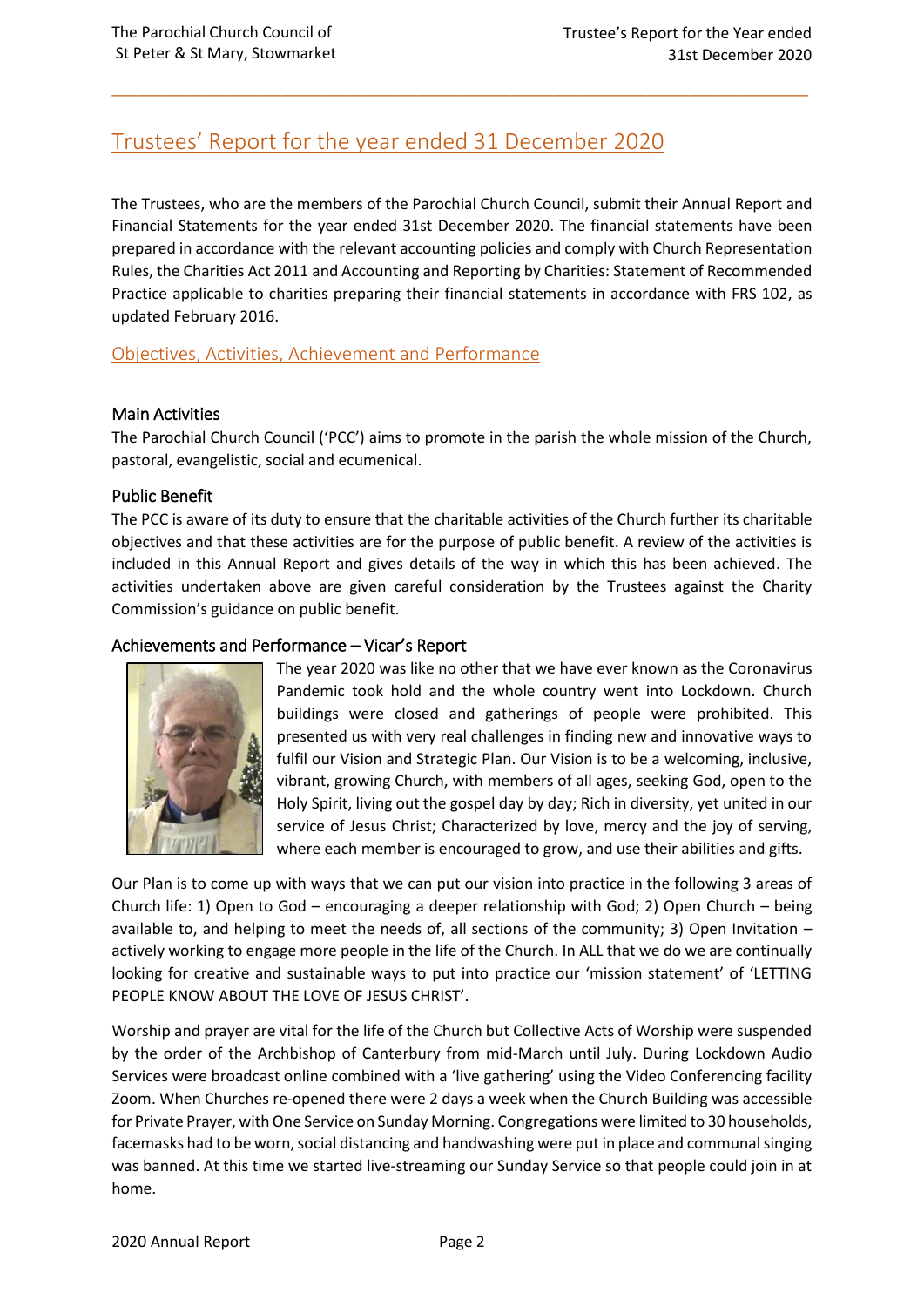Church attendance figures are somewhat meaningless for 2020 so they have not been included in this report. There were no baptisms and no weddings. The Annual Parochial Church Meeting was delayed until October 2020 when the Electoral Roll listed 115 (118 in 2019) members. Marion Gray and Dan Sparks were elected as Churchwardens and their help has been invaluable.

\_\_\_\_\_\_\_\_\_\_\_\_\_\_\_\_\_\_\_\_\_\_\_\_\_\_\_\_\_\_\_\_\_\_\_\_\_\_\_\_\_\_\_\_\_\_\_\_\_\_\_\_\_\_\_\_\_\_\_\_\_\_\_\_\_\_\_\_\_\_\_\_\_\_\_\_\_\_\_\_\_\_

Over the year the Church was involved with at least 138 (315) acts of worship of which 44 (237) included Holy Communion. There were 30 (31) funerals linked to the parish (of which 5 (15) were in Church), and we said goodbye to Pam Woodhouse, Pat Smith, Avril Hooper and Rosemary Cripps. Services in the Care Homes at Chilton Court, Woodfield Court and Cedrus House only took place until March as did Home Communions for those who are unable to get to Church.

Important work was begun to replace the bell frame in the Church Tower but was not able to meet its completion date. When the project is finished there will also be 3 new bells.

Progress of the Hospitality Area with Cafe, Creche and Welcome Space at the West End of the Church has been slow but it is hoped that work will begin this year.

The Church relies on all the good work done by our volunteers in the Church Office and we thank Jane Stretch, Pat Wells and Charlotte Whyte who worked in the office or from home.

St. Mary's Hall is the venue for the highly successful St. Peter & St. Mary's Preschool which continued to open caring for the children of Key Workers.

Our children's work continues with Little Fishes meeting online and our Boys' Brigade and Girls Association Company managed to meet a few times outdoors and continues to meet on Zoom, on Tuesday evenings.

Under the first Lockdown, we arranged the Church Members into Geographical Groups of around 10 people living close to each other. A Group Leader has kept in touch with all in their group and members themselves have maintained contact with each other. This has allowed us to give pastoral and practical support to those unable to leave their homes.

A weekly get-together for coffee and a chat takes place on Zoom as well as a Prayer Meeting every Wednesday at 6:30pm. And over the summer the Gardening Group worked to keep the church grounds tidy.

The Clergy, Readers and Preachers Team continues to meet regularly online and the retired Clergy Rev'd Ian Hooper and Rev'd Raymond Gilbert have not taken part in leading services for safety reasons.

Most of the 7 House Groups have managed to meet in some form or another and areas of study included the Mike Pilivachi book 'Everyday Supernatural'.

The Christmas Tree Festival did go ahead in a reduced format and for a shorter length of time but it was much appreciated by those who came. The Town Mayor, Cllr. Keith Scarff switched on the lights and throughout the year we have had the continued support of the Town Council and the Library, Red Gables, The Walnut Tree and the Museum of East Anglian Life.

I would like to thank all who have helped in the running of the Church this year, especially the Churchwardens and Deputy-Wardens. Our Report of Church Activities shows more of what goes on although this year many groups have been unable to meet. We always aim to improve ways in which we are inclusive as an Open Church and offering an Open Invitation to all in the service of Jesus Christ. It was not easy in 2020 but we have embraced the new technologies that are available, to reach out in fresh and different ways. We have a presence on Facebook and Twitter and our website is a launch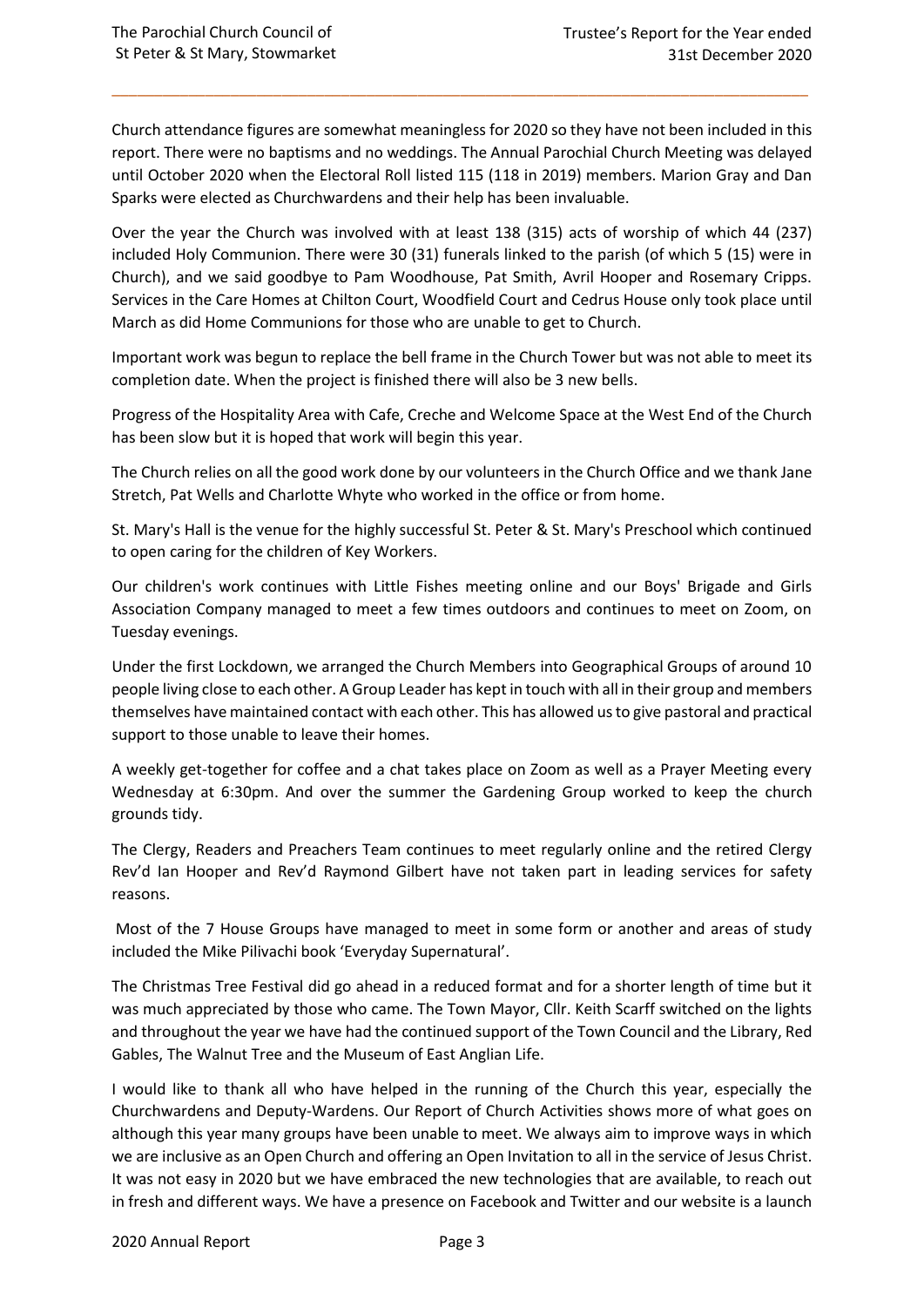pad for information dissemination. Setting up a YouTube channel has allowed us to Livestream on Sunday mornings and also broadcast pre-recorded services. Our thanks go to Martin Gray who has set up and operates all of that. And you can be assured that the latest Safeguarding and Data Protection and Copyright legislation is kept up to date.

\_\_\_\_\_\_\_\_\_\_\_\_\_\_\_\_\_\_\_\_\_\_\_\_\_\_\_\_\_\_\_\_\_\_\_\_\_\_\_\_\_\_\_\_\_\_\_\_\_\_\_\_\_\_\_\_\_\_\_\_\_\_\_\_\_\_\_\_\_\_\_\_\_\_\_\_\_\_\_\_\_\_

Prayer is brought to all Church activities in a real desire to put into practice the will of God and develop as a Church that is a true expression of His Kingdom here on Earth. As we do so we are seen to be fulfilling our 'mission statement' of LETTING PEOPLE KNOW ABOUT THE LOVE OF JESUS CHRIST.

## *Rev'd Michael Eden*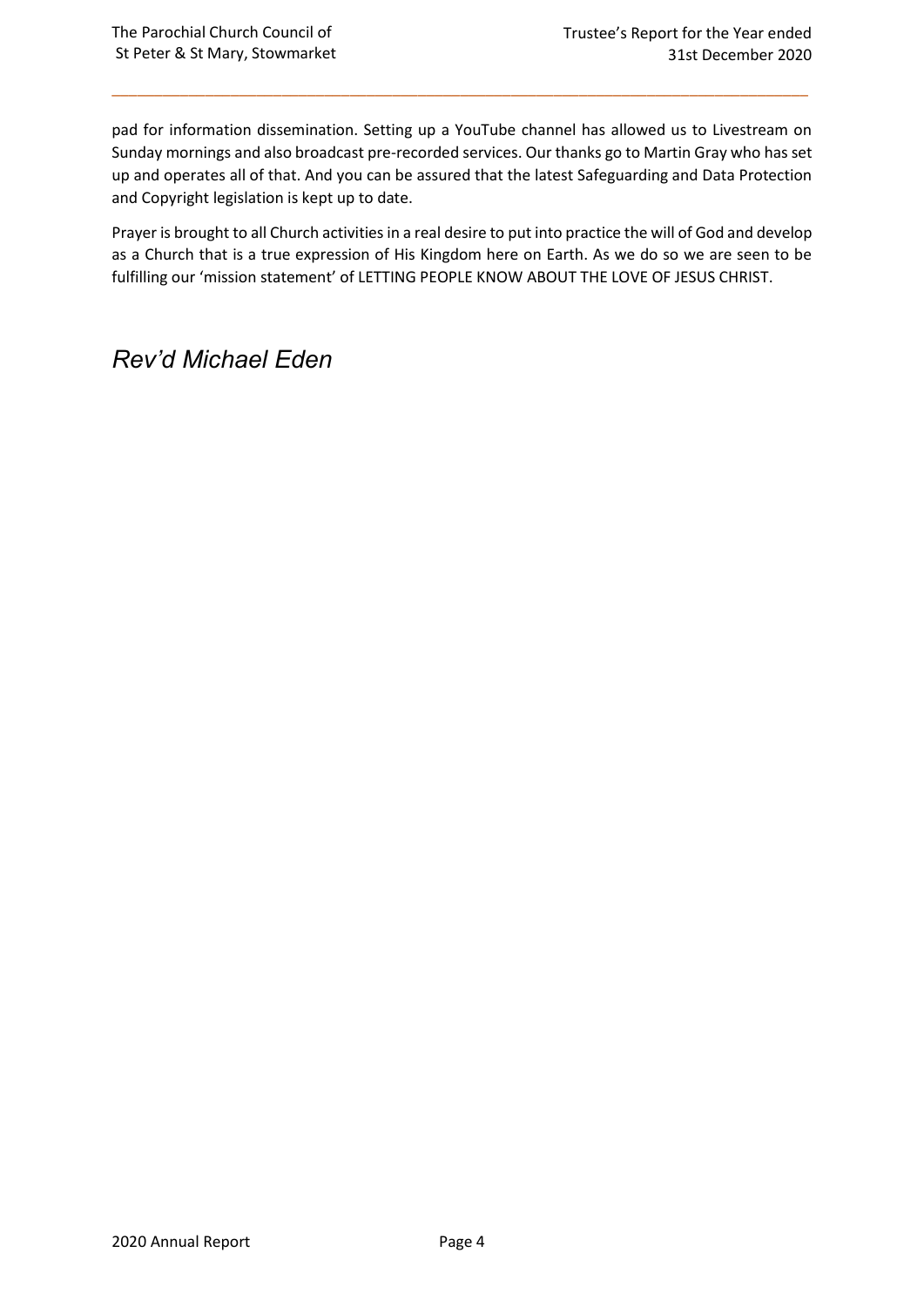## Financial Review

Total incoming resources in the year amounted to £227,123 (2019: £282,334), with total expenditure incurred at £283,225 (2019: £206,136). Overall the net movement in funds, when taking account of investments gains, was a net outflow of £53,826 (2019: net inflow of £81,397). The net assets of the PCC at the balance sheet date were £484,814, compared with £538,640 in the previous year.

\_\_\_\_\_\_\_\_\_\_\_\_\_\_\_\_\_\_\_\_\_\_\_\_\_\_\_\_\_\_\_\_\_\_\_\_\_\_\_\_\_\_\_\_\_\_\_\_\_\_\_\_\_\_\_\_\_\_\_\_\_\_\_\_\_\_\_\_\_\_\_\_\_\_\_\_\_\_\_\_\_\_

## Investment policy and performance

There is no intention to retain funds over the longer term and cash not immediately required is placed on deposit with the Church of England. The only investment is the Finbow Endowment Fund held and administered by the Diocese.

## Reserves Policy

The General Fund is intended to carry three to four months balances to provide for contingencies in the coming year and to provide sufficient cash flow to cover the regular transactions. At the year end the balance on the General Fund amounted to £28,155. This is just over three months' worth of expenditure in this fund. The Trustees will continue to monitor this balance in 2021 in conjunction with incoming resources to meet its reserves policy going forwards.

The 3Rs balance will vary according to the expenditure on projects currently in progress and planned for the near future. This requires ongoing review by the Trustees year on year to ensure that the reserve held is sufficient for upcoming projects.

The balance carried forward on the Pre-school account is being retained for the future use of the Preschool. Sufficient reserves are maintained in order for this to occur, although no formal reserves policy is in place.

Funds arising from certain legacies currently remain unspent. The PCC is taking the prudent view that this money should be held on deposit until there is greater certainty about the outcome of current renovation projects and future sources of income.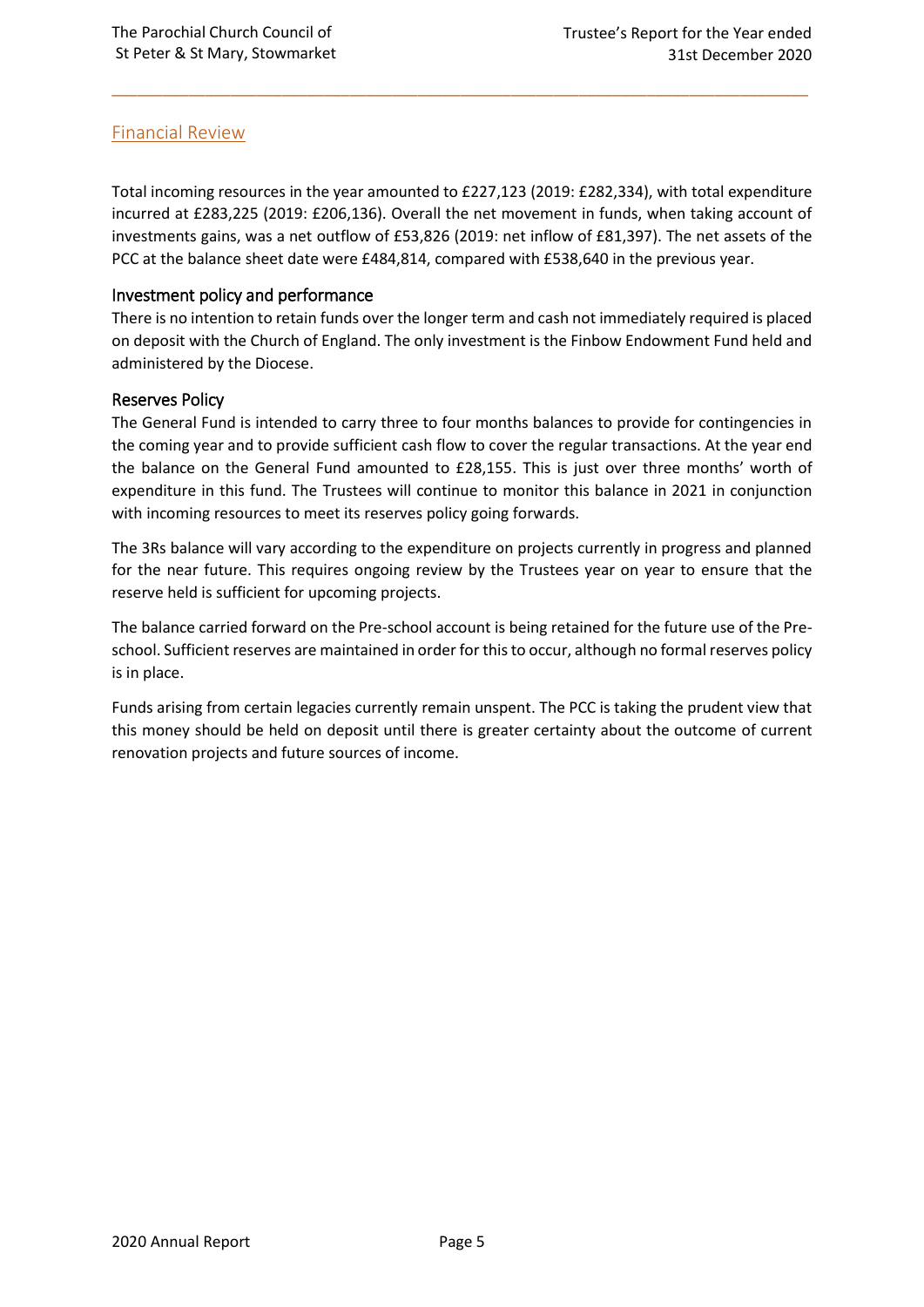## Structure, Governance and Management

The Parochial Church Council of St Peter and St Mary, Stowmarket is a body established by the Church of England. The PCC operates under the Parochial Church Powers measure 1956, as amended, and Church Representation Rules.

\_\_\_\_\_\_\_\_\_\_\_\_\_\_\_\_\_\_\_\_\_\_\_\_\_\_\_\_\_\_\_\_\_\_\_\_\_\_\_\_\_\_\_\_\_\_\_\_\_\_\_\_\_\_\_\_\_\_\_\_\_\_\_\_\_\_\_\_\_\_\_\_\_\_\_\_\_\_\_\_\_\_

The PCC is also registered as a charity with the Charity Commission in England and Wales, charity no. 1132857, and the PCC members form the Board of Trustees of the Charity.

### **Trustees**

The Trustees who served during the year were:

Rev'd Michael Eden (Chairman) Joan Peachey (Vice Chairman) (Term ended 11th October 2020) Martin Gray (Deputy Chair and Assistant Churchwarden) (Appointed 11th October 2020) Marion Gray (Churchwarden and Deanery Representative) Daniel Sparks (Churchwarden) (Appointed 11th October 2020) Rev. Richard Stretch (Curate) Matt Levett (Deanery Representative) (Appointed 11th October 2020) Geoff Marchant (Treasurer and Deanery Representative) (Resigned May 2020) Roy Pettitt (Deanery Representative) (Term ended 11th October 2020) Judy Eden Tony Ingham Margaret Marvell (Term ended 11th October 2020) Zoe Davies Helen Buckley Gloria Gord Charlotte Whyte Wesley Gerald Barnett (Assistant Churchwarden) (Appointed 11th October 2020) Michael Munson (Appointed 11th October 2020) Eugene Milne (Appointed 11th October 2020)

## Administration of the Charity

The Charity is administered by the Board of Trustees, which is the Parochial Church Council. The Trustees meet physically every month (except in August and December) to review the performance and governance of the Charity. The PCC has various committees reporting to it, grouped into three areas: Building and Finance; Mission and Outreach; Ministry and Worship. The PCC establishes other committees as required to deal with specific issues and events.

## Recruitment, appointment and training of Trustees

The appointment of PCC members is governed by and set out in the Church Representation Rules. Members are appointed at the Annual Parochial Church Meeting and additional members can be coopted by the appointed members.

The Board recognises the need of Trustees to reflect a wide and diverse range of skills and interests. The Trustees will periodically review the composition of the Board, identifying the need for additional expertise where necessary. The majority of Trustees are identified through word of mouth and knowledge of the Charity. Trustees will review any potential candidate to ensure that they complement the Charity and the Board. Newly nominated trustees are usually briefed by the Chairman and receive background information on the Charity as necessary.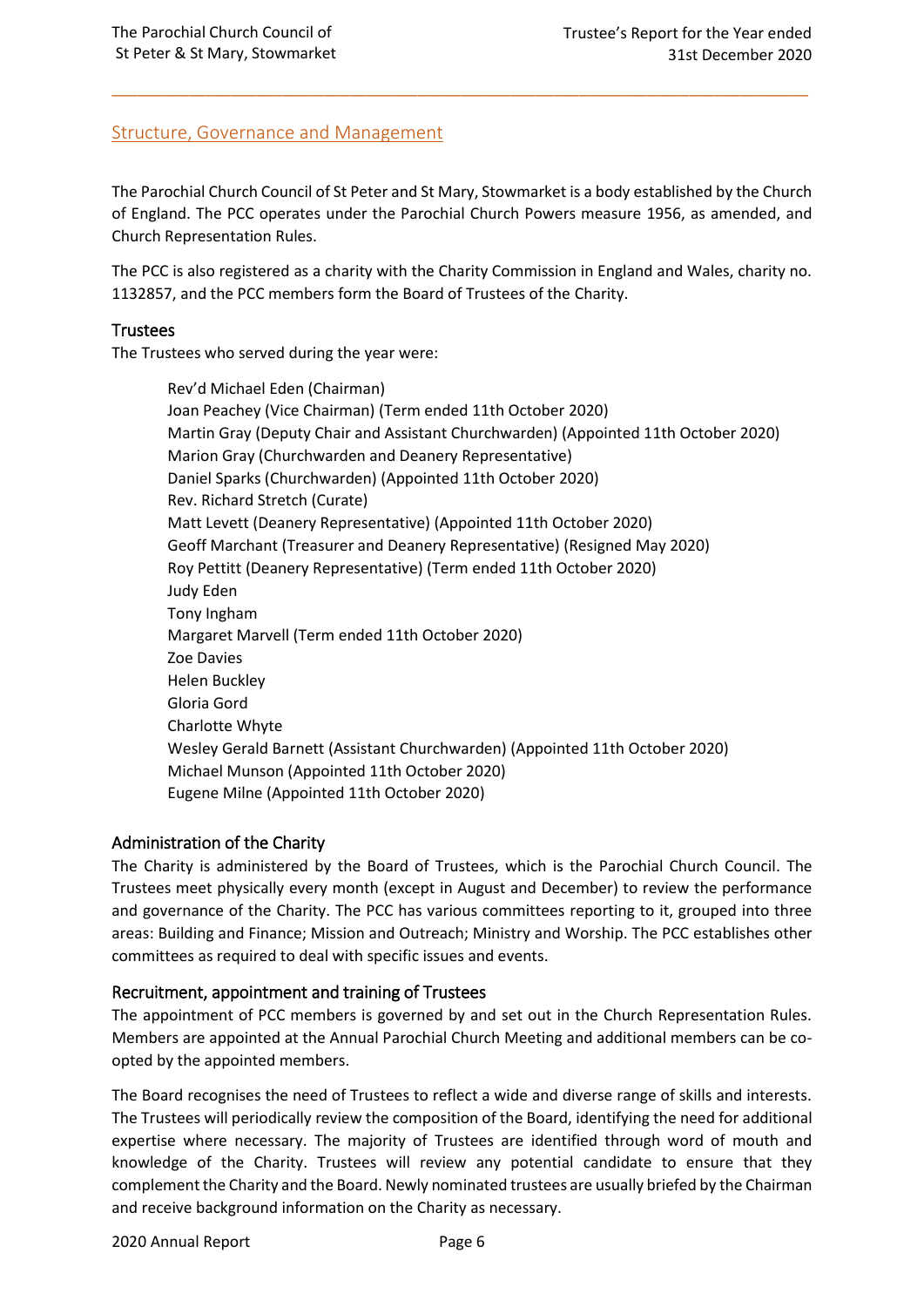### Risk Assessment

Systems have been established which mitigate the major risks to which the Church is exposed. Risks arising from the Covid-19 pandemic were carefully assessed and appropriate measures were put in place.

\_\_\_\_\_\_\_\_\_\_\_\_\_\_\_\_\_\_\_\_\_\_\_\_\_\_\_\_\_\_\_\_\_\_\_\_\_\_\_\_\_\_\_\_\_\_\_\_\_\_\_\_\_\_\_\_\_\_\_\_\_\_\_\_\_\_\_\_\_\_\_\_\_\_\_\_\_\_\_\_\_\_

### Trustees' Responsibilities

The Charity Trustees are responsible for preparing a Trustees' annual report and financial statements in accordance with applicable law and United Kingdom Accounting Standards (United Kingdom Generally Accepted Accounting Practice).

The law applicable to Charities in England and Wales requires the Trustees to prepare Financial Statements for each financial year which give a true and fair view of the state of affairs of the Charity and of the incoming resources and application of resources of the Charity for that period. In preparing the financial statements, the Trustees are required to:

- select suitable accounting policies and then apply them consistently;
- observe the methods and principles in the applicable Charities SORP;
- make judgements and estimates that are reasonable and prudent;
- state whether applicable accounting standards have been followed, subject to any departures disclosed and explained in the Financial Statements; and
- prepare the Financial Statements on the going concern basis unless it is inappropriate to presume that the Charity will continue in operation.

The Trustees are responsible for keeping proper accounting records that disclose with reasonable accuracy at any time the financial position of the Charity and to enable them to ensure that the financial statements comply with the Charities Act 2011, the applicable Charities (Accounts and Reports) Regulations, and the requirements of the Church of England.

They are also responsible for safeguarding the assets of the Charity and taking reasonable steps for the prevention and detection of fraud and other irregularities.

The Trustees are responsible for the maintenance and integrity of the Charity and financial information included on the Charity's website. Legislation in the United Kingdom governing the preparation and dissemination of the financial statements may differ from legislation in other jurisdictions.

Approved by the Trustees on 22<sup>nd</sup> March 2021 and signed on their behalf by:

Revid M. Eden

Rev'd Michael Eden - Chairman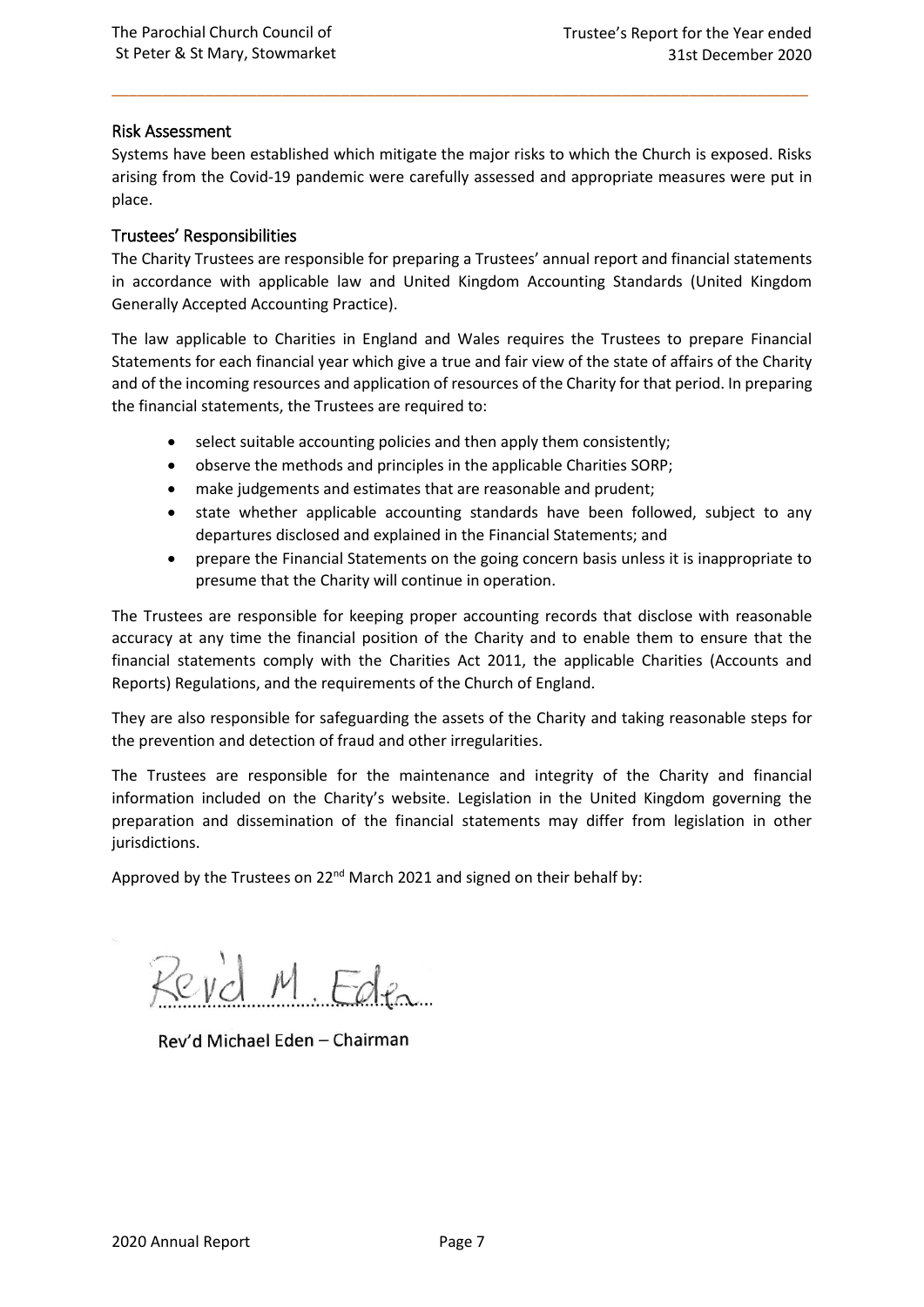## Independent Examiner's Report

## Independent Examiner's Report to the Trustees of The Parochial Church Council of St Peter and St Mary, Stowmarket

I report on the Financial Statements of the Charity for the year ended 31 December 2020, which are set out on pages 9 to 20.

\_\_\_\_\_\_\_\_\_\_\_\_\_\_\_\_\_\_\_\_\_\_\_\_\_\_\_\_\_\_\_\_\_\_\_\_\_\_\_\_\_\_\_\_\_\_\_\_\_\_\_\_\_\_\_\_\_\_\_\_\_\_\_\_\_\_\_\_\_\_\_\_\_\_\_\_\_\_\_\_\_\_

## Respective Responsibilities of Trustees and Examiner

The Charity's Trustees are responsible for the preparation of the Financial Statements. The Charity's Trustees consider that an audit is not required for this year under section 144(2) of the Charities Act 2011, and that an independent examination is needed. It is my responsibility to:-

- examine the Financial Statements under section 145 of the Act;
- follow the procedures laid down in the General Directions given by the Charity Commissioners under section 145(5)(b) of the Act; and
- **•** state whether particular matters have come to my attention.

## Basis of Independent Examiner's Report

My examination was carried out in accordance with the General Directions given by the Charity Commissioners. An examination includes a review of the accounting records kept by the Charity and a comparison of the Financial Statements presented with those records. It also includes consideration of any unusual items or disclosures in the Financial Statements, and seeking explanations from you as Trustees concerning any such matters. The procedures undertaken do not provide all the evidence that would be required in an audit, and consequently no opinion is given as to whether the accounts present a "true and fair view" and the report is limited to those matters set out in the statement below.

### Independent Examiner's Statement

In connection with my examination, no matter has come to my attention:-

- (1) which gives me reasonable cause to believe that in any material respect the requirements
	- to keep accounting records in accordance with section 130 of the 2011 Act; and
	- to prepare Financial Statements which accord with the accounting records and to comply with the accounting requirements of the Act have not been met; or
- (2) or to which, in my opinion, attention should be drawn in order to enable a proper understanding of the Financial Statements to be reached.

Signed ........

25 April 2021

Geoff Mann FCIE

Date ........

Geoff Mann Limited Dee House Highworth Avenue Cambridge CB4 2BQ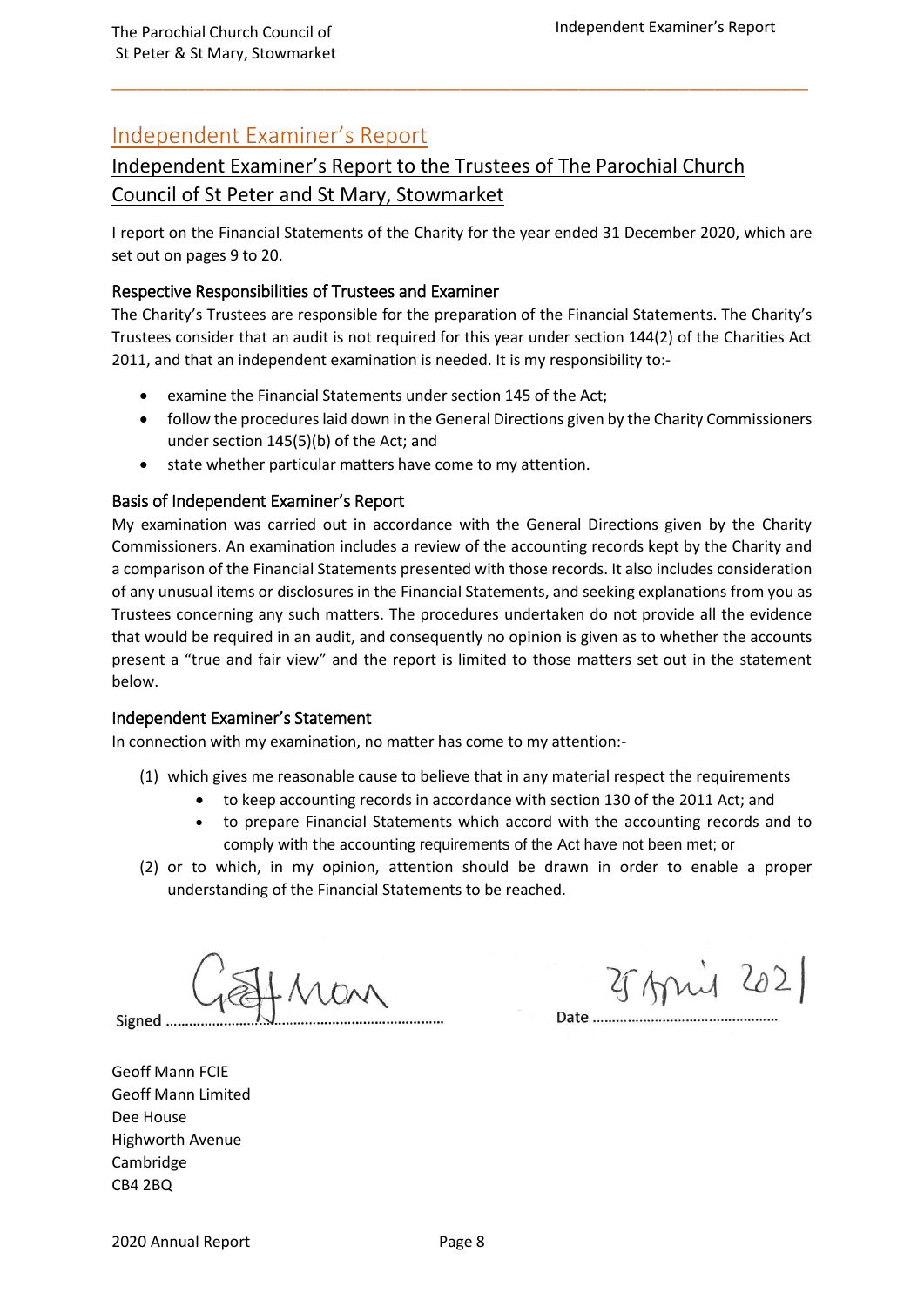## Statement of Financial Activities for the year ended 31 December 2020

\_\_\_\_\_\_\_\_\_\_\_\_\_\_\_\_\_\_\_\_\_\_\_\_\_\_\_\_\_\_\_\_\_\_\_\_\_\_\_\_\_\_\_\_\_\_\_\_\_\_\_\_\_\_\_\_\_\_\_\_\_\_\_\_\_\_\_\_\_\_\_\_\_\_\_\_\_\_\_\_\_\_

|                                                                                              |             |                                   | 2020      |           |           |                                   | 2019     |        |         |
|----------------------------------------------------------------------------------------------|-------------|-----------------------------------|-----------|-----------|-----------|-----------------------------------|----------|--------|---------|
|                                                                                              |             | Unrestricted Restricted Endowment |           |           | Total     | Unrestricted Restricted Endowment |          |        | Total   |
|                                                                                              |             | Funds                             | Funds     | Funds     | Funds     | Funds                             | Funds    | Funds  | Funds   |
|                                                                                              | Notes       | £                                 | £         | £         | £         | £                                 | £        | £      | £       |
| Income                                                                                       |             |                                   |           |           |           |                                   |          |        |         |
| Donations and Legacies                                                                       |             | 75,493                            | 76,812    | 0         | 152,305   | 80,617                            | 92,962   | 0      | 173,579 |
| <b>Other Trading Activities</b>                                                              |             | 0                                 | 6,660     | $\pmb{0}$ | 6,660     | 0                                 | 16,579   | 0      | 16,579  |
| Investments                                                                                  |             | 1,215                             | 265       | 0         | 1,480     | 1,343                             | 471      | 0      | 1,814   |
| <b>Charitable Activities</b>                                                                 |             | 5,219                             | 61,425    | $\pmb{0}$ | 66,644    | 17,653                            | 72,469   | 0      | 90,122  |
| Other                                                                                        |             | 34                                | 0         | $\pmb{0}$ | 34        | 240                               | 0        | 0      | 240     |
| <b>Total Income</b>                                                                          | 1 and 2     | 81,961                            | 145,162   | 0         | 227,123   | 99,853                            | 182,481  | 0      | 282,334 |
| <b>Expenditure</b>                                                                           |             |                                   |           |           |           |                                   |          |        |         |
| <b>Charitable Activities</b>                                                                 |             | 115,867                           | 166,225   | 0         | 282,092   | 118,934                           | 84,719   | 0      | 203,653 |
| <b>Raising Funds</b>                                                                         |             | 94                                | 1,039     | $\pmb{0}$ | 1,133     | 119                               | 2,364    | 0      | 2,483   |
|                                                                                              |             |                                   |           |           |           |                                   |          |        |         |
| <b>Total Expenditure</b>                                                                     | $1$ and $3$ | 115,961                           | 167,264   | 0         | 283,225   | 119,053                           | 87,083   | 0      | 206,136 |
| Net Income/(Expenditure)                                                                     |             | (34,000)                          | (22, 102) |           | (56, 102) | (19,200)                          | 95,398   |        | 76,198  |
| <b>Transfers Between Funds</b>                                                               | 5           | 18,830                            | (18, 830) |           |           | 27,760                            | (27,760) |        |         |
| Net Income/(Expenditure) and Net Movement<br>in Funds before gains and losses on investments |             | $-15,170$                         | $-40,932$ | 0         | $-56,102$ | 8,560                             | 67,638   | 0      | 76,198  |
| <b>Other Recognised Gains and Losses</b>                                                     |             |                                   |           |           |           |                                   |          |        |         |
| Realised Gains/(Losses) on Investments                                                       | 8b          |                                   | ä,        | 2,276     | 2,276     |                                   |          | 5,199  | 5,199   |
| Movement in Funds for the Year                                                               |             | $-15,170$                         | $-40,932$ | 2,276     | $-53,826$ | 8,560                             | 67,638   | 5,199  | 81,397  |
| <b>Reconciliation of Funds</b>                                                               |             |                                   |           |           |           |                                   |          |        |         |
| <b>Total Funds Brought Forward</b>                                                           |             | 310,496                           | 195,179   | 32,965    | 538,640   | 301,936                           | 127,541  | 27,766 | 457,243 |
| <b>Total Funds Carried Forward</b>                                                           |             | 295,326                           | 154,247   | 35,241    | 484,814   | 310,496                           | 195,179  | 32,965 | 538,640 |

**Statement of Total Recognised Gains and Losses**

There were no recognised gains or losses for 2020 or 2019 other than those included in the Statement of Financial Activities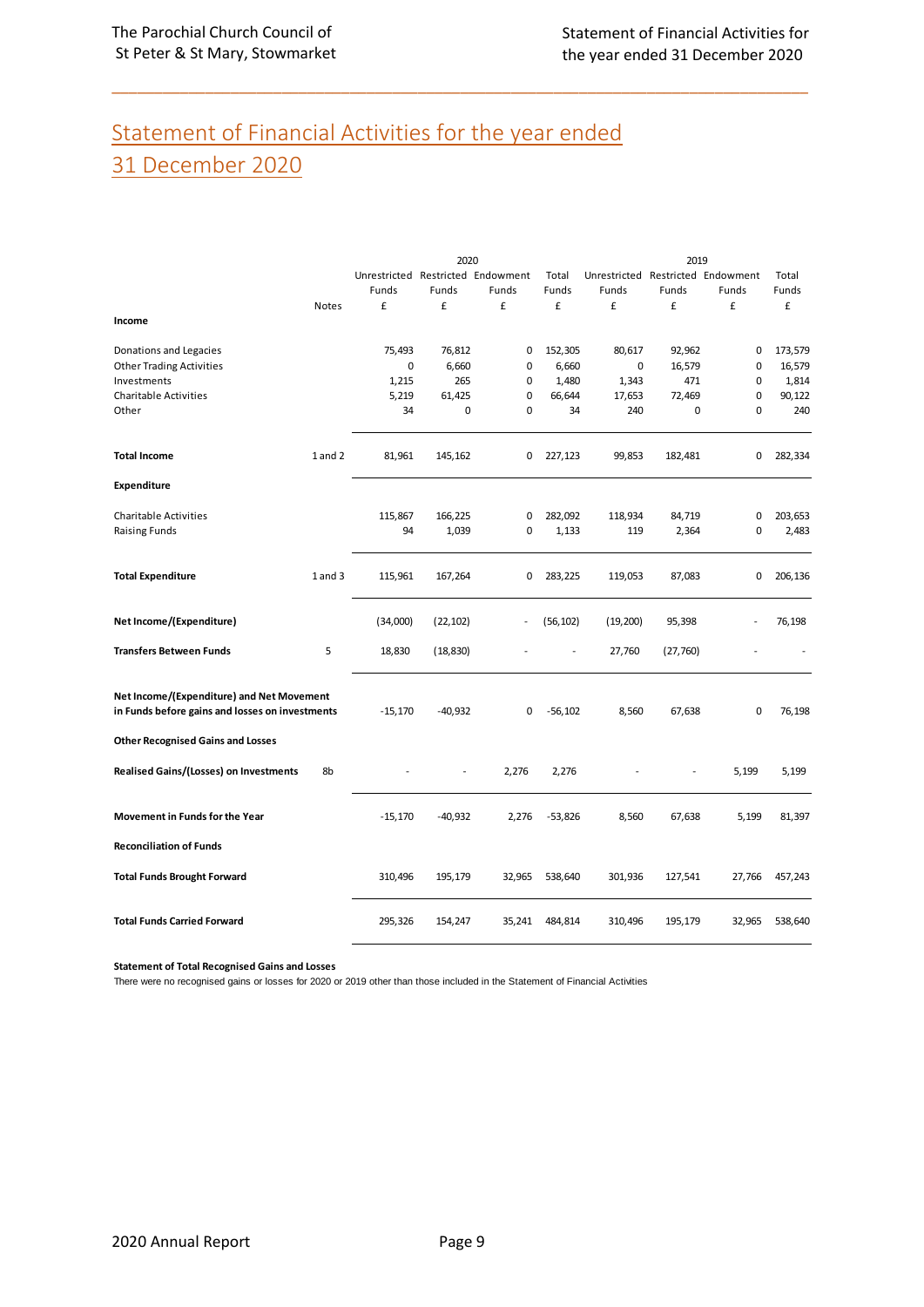## Balance Sheet as at 31 December 2020

|                                |              | 2020    | 2019    |         |         |  |
|--------------------------------|--------------|---------|---------|---------|---------|--|
|                                | <b>Notes</b> | £       | £       | £       | £       |  |
| <b>Fixed Assets</b>            |              |         |         |         |         |  |
| Tangible assets                |              |         | 230,826 |         | 231,856 |  |
| Investments                    |              |         | 35,241  |         | 32,965  |  |
| <b>Total Fixed Assets</b>      | 8            |         | 266,067 |         | 264,821 |  |
| <b>Current Assets</b>          |              |         |         |         |         |  |
| <b>Stock</b>                   |              | 1,007   |         | 999     |         |  |
| Debtors                        | 9            | 19,888  |         | 47,391  |         |  |
| Short term deposits            |              | 177,654 |         | 176,614 |         |  |
| Cash at bank and in hand       |              | 38,206  |         | 69,495  |         |  |
| <b>Total Current Assets</b>    |              | 236,755 |         | 294,499 |         |  |
| <b>Liabilities</b>             |              |         |         |         |         |  |
| Creditors: amounts falling due |              |         |         |         |         |  |
| within one year                | 10           | 18,008  |         | 20,680  |         |  |
| <b>Net Current Assets</b>      |              |         | 218,747 |         | 273,819 |  |
| <b>Net Assets</b>              |              |         | 484,814 |         | 538,640 |  |
|                                |              |         |         |         |         |  |
| The Funds of the Charity       | 11           |         |         |         |         |  |
| Unrestricted                   |              |         | 295,326 |         | 310,496 |  |
| Restricted                     |              |         | 154,247 |         | 195,179 |  |
| Endowment                      |              |         | 35,241  |         | 32,965  |  |
| <b>Total Charity Funds</b>     | 12           |         | 484,814 |         | 538,640 |  |

\_\_\_\_\_\_\_\_\_\_\_\_\_\_\_\_\_\_\_\_\_\_\_\_\_\_\_\_\_\_\_\_\_\_\_\_\_\_\_\_\_\_\_\_\_\_\_\_\_\_\_\_\_\_\_\_\_\_\_\_\_\_\_\_\_\_\_\_\_\_\_\_\_\_\_\_\_\_\_\_\_\_

Authorised by the Parochial Church Council on 22nd March 2021 and signed on its behalf by:

Kevelly. Eden . . . . . . . . . . . . . . . .

Rev'd M Eden (Chairman)

M. Gray (Churchwarden)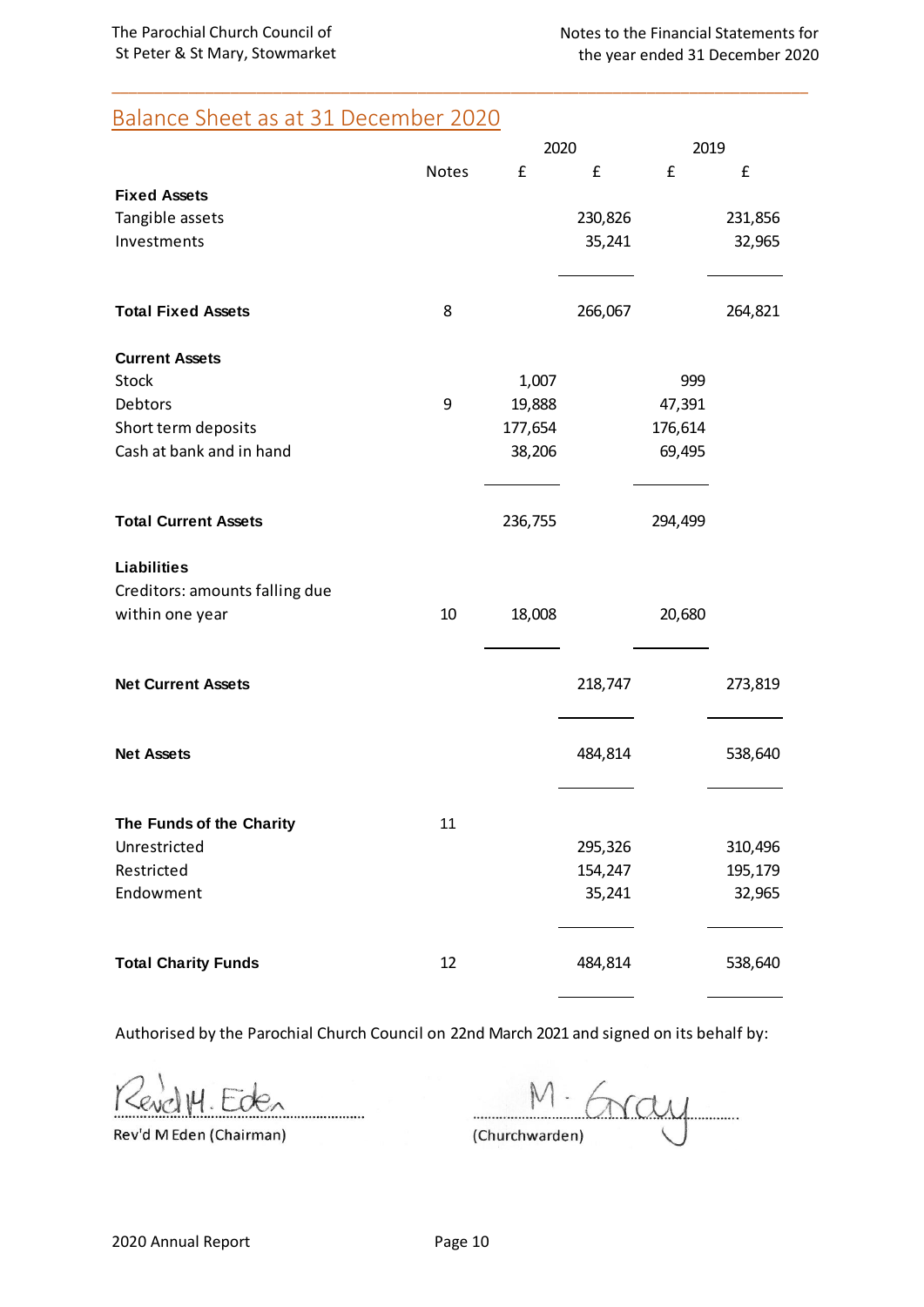#### Notes to the Financial Statements for the year ended 31 December 2020

#### 1. Accounting Policies

#### a) Basis of Preparation

The accounts (financial statements) have been prepared under the historical cost convention with items recognised at cost of transaction value unless otherwise stated in the relevant note(s) to these accounts.

\_\_\_\_\_\_\_\_\_\_\_\_\_\_\_\_\_\_\_\_\_\_\_\_\_\_\_\_\_\_\_\_\_\_\_\_\_\_\_\_\_\_\_\_\_\_\_\_\_\_\_\_\_\_\_\_\_\_\_\_\_\_\_\_\_\_\_\_\_\_\_\_\_\_\_\_\_\_\_\_\_\_

The financial statements have been prepared in accordance with the Statement of Recommended Practice: Accounting and Reporting by Charities preparing their accounts in accordance with the Financial Reporting Standard applicable in the UK and Republic of Ireland (FRS 102) as updated on 2 February 2016 and the Financial Reporting Standard applicable in the United Kingdom and Republic of Ireland (FRS 102) and the Charities Act 2011.

The accounts have been prepared to give a 'true and fair' view and have departed from the Charities (Accounts and Reports) Regulations 2008 only to the extent required to provide a 'true and fair' view. This departure has involved following Accounting and Reporting by Charities preparing their accounts in accordance with the Financial Reporting Standard applicable in the UK and Republic of Ireland (FRS 102) issued on 16 July 2014 and updated February 2016 rather than the Accounting and Reporting by Charities: Statement of Recommended Practice effective from 1 April 2005 which has since been withdrawn.

The Charity constitutes a public benefit entity as defined by FRS 102.

The Trustees consider that there are no material uncertainties about the Charity's ability to continue as a going concern.

#### b) Fund Accounting

The General Fund represents funds of the PCC that are not subject to any restrictions regarding their use and are available for application to the general purposes of the Charity. Some of the other funds are similarly unrestricted, some are designated, and some are restricted. Designated funds are those that have been earmarked for a purpose but could still be used for general purposes if the PCC decided to do so. Restricted funds may only be used for the purpose for which they are given. The purpose of any designated and restricted funds is included within note 12. The PCC does not invest separately for each fund and interest is apportioned.

#### c) Income

All income is recognised once the charity has entitlement to the income and there is sufficient certainty of receipt so that it is probable that the income will be received, and the amount of income receivable can be measured reliably. Planned giving, collection and donations are recognised when received. Income Tax recoverable on Gift Aid donations is recognised when the income is recognised. Grants and legacies to the PCC are accounted for as soon as the PCC is notified of its legal entitlement, the amount due is quantifiable and its receipt by the PCC is reasonably certain.

#### d) Expenditure

Liabilities are recognised as expenditure as soon as there is a legal or constructive obligation committing the charity to that expenditure, it is probable that settlement will be required and the amount of the obligation can be measured reliably.

All expenditure is accounted for on an accruals basis. The Parish Share was paid in full during the year.

#### e) Irrecoverable VAT

Irrecoverable VAT is charged against the expenditure heading for which it was incurred.

#### f) Fixed Assets

Consecrated and beneficed property is excluded from the accounts in accordance with the Charities Act 2011.

Movable church furnishings held by the Vicar and Churchwardens on special trust for the PCC, and which require a faculty for disposal, are accounted as inalienable property unless consecrated. They are listed in the church's inventory, which can be inspected by arrangement. For inalienable property acquired prior to 2000 there is insufficient cost information available and therefore such assets are not valued in the financial statements. All expenditure incurred in the year on consecrated or beneficed buildings is written off.

No cost information is available for St Peter's Hall or St Mary's Hall. Both appear in the financial statements at their insurance valuations in 1997 when they were first included. No depreciation has been provided as the buildings have long lives and the residual values are considered to be higher than the book values. The cost of alterations to provide and improve an outside play area has been capitalised and is being depreciated over10 years.

Investments are valued at market value at 31 December 2020.

Equipment is depreciated on a straight-line basis over 5 to 10 years according to its expected useful life. Items such as the silverware and handbells are not depreciated as they are expected to retain their value.

#### g) Current Assets

Amounts owing to the PCC at 31 December 2020 in respect of fees, rents or other income are shown as debtors less any provision for amounts that may prove uncollectable.

Stock of saleable items, where material, is valued at the lower of cost and net realisable value.

Short-term deposits are defined as balances held on deposit with CAF Bank and the Central Board of Finance Church of England Deposit Fund.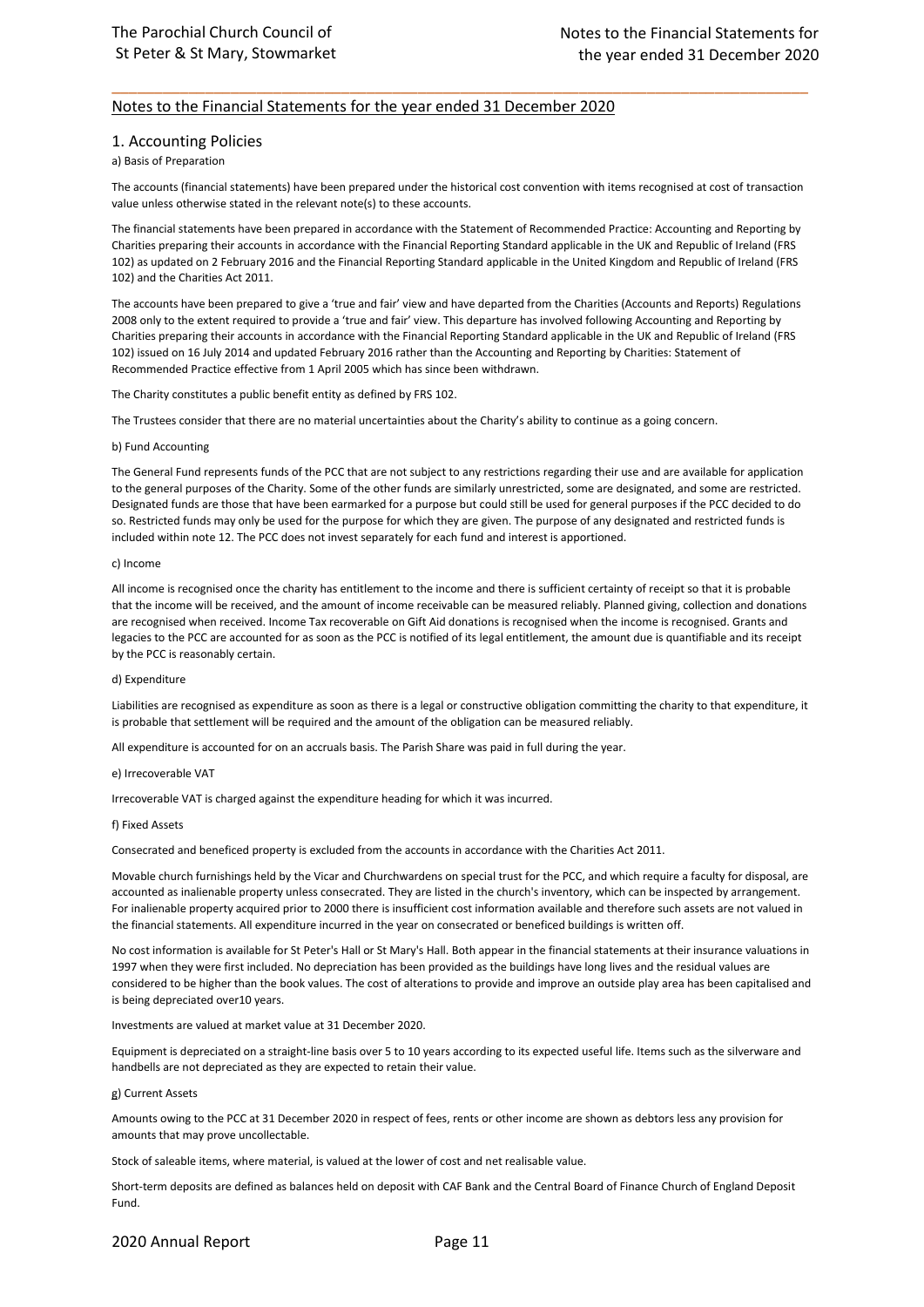## Notes to the Financial Statements for the year ended 31 December 2017 the year ended 31 December 2017 the year ended 31 December 2020

| 2(a). | <b>Income (2020)</b>                   |         | <b>Unrestricted Funds</b> |                          | <b>Restricted Funds</b> |                          |        |                          |                          |         |
|-------|----------------------------------------|---------|---------------------------|--------------------------|-------------------------|--------------------------|--------|--------------------------|--------------------------|---------|
|       |                                        | General | Other                     | Total                    | Fabric                  | Pre school               | Other  | POPA*                    | Special                  | Total   |
|       |                                        | Fund    | Funds                     | Funds                    | Fund                    |                          | Funds  | Fund                     | Collections              | Funds   |
|       | <b>Donations and Legacies</b>          |         |                           |                          |                         |                          |        |                          |                          |         |
|       | <b>Planned Giving</b>                  |         |                           |                          |                         |                          |        |                          |                          |         |
|       | <b>Gift Aid Donations</b>              | 38,799  |                           | 38,799                   |                         |                          |        |                          |                          |         |
|       | Income Tax recoverable                 | 10,073  |                           | 10,073                   |                         |                          |        |                          |                          |         |
|       | <b>Other Planned Giving</b>            | 13,254  |                           | 13,254                   |                         |                          |        |                          |                          |         |
|       | <b>Open Collections</b>                | 2,424   |                           | 2,424                    |                         |                          |        |                          |                          |         |
|       | Donations                              | 292     |                           | 292                      | 8,160                   |                          | 2,165  |                          | 1,765                    | 12,090  |
|       | <b>Stowmarket Church Charity</b>       |         |                           |                          |                         |                          | 15,000 |                          |                          | 15,000  |
|       | Listed Places of Worship Scheme        | 833     |                           | 833                      |                         |                          | 9,142  |                          |                          | 9,142   |
|       | Grants                                 | 9,818   |                           | 9,818                    | 1,590                   |                          | 38,990 |                          |                          | 40,580  |
|       |                                        | 75,493  | $\sim$                    | 75,493                   | 9,750                   | $\overline{\phantom{a}}$ | 65,297 | ÷.                       | 1,765                    | 76,812  |
|       | <b>Other Trading Activities</b>        |         |                           |                          |                         |                          |        |                          |                          |         |
|       | <b>Fund Raising Events</b>             |         |                           | $\overline{\phantom{a}}$ | 1,485                   |                          | 2,434  |                          |                          | 3,919   |
|       | Income Tax Recoverable                 |         |                           | $\overline{\phantom{a}}$ | 2,302                   |                          | 439    |                          |                          | 2,741   |
|       |                                        | J.      | ÷                         | ÷.                       | 3,787                   | ٠                        | 2,873  |                          | ÷.                       | 6,660   |
|       | <b>Investments</b>                     |         |                           |                          |                         |                          |        |                          |                          |         |
|       | Interest                               | 32      | 1,183                     | 1,215                    | 93                      |                          | 172    |                          |                          | 265     |
|       |                                        | 32      | 1,183                     | 1,215                    | 93                      | $\overline{\phantom{a}}$ | 172    | $\overline{\phantom{a}}$ | $\overline{\phantom{a}}$ | 265     |
|       | <b>Charitable Activities</b>           |         |                           |                          |                         |                          |        |                          |                          |         |
|       | St Peter and St Mary's Pre-School      |         |                           |                          |                         | 61,395                   |        |                          |                          | 61,395  |
|       | Church Rent                            | 374     |                           | 374                      |                         |                          |        |                          |                          |         |
|       | <b>Church Hall Rents</b><br>St Peter's | 1,087   |                           | 1,087                    |                         |                          |        |                          |                          |         |
|       | St Mary's                              | 1,971   |                           | 1,971                    |                         |                          |        |                          |                          |         |
|       | Café 52                                | 336     |                           | 336                      |                         |                          |        |                          |                          |         |
|       | Fees                                   | 1,451   |                           | 1,451                    |                         |                          | 30     |                          |                          | 30      |
|       |                                        | 5,219   | $\overline{\phantom{a}}$  | 5,219                    | $\sim$                  | 61,395                   | 30     | $\overline{\phantom{a}}$ | $\overline{\phantom{a}}$ | 61,425  |
|       | Other                                  |         |                           |                          |                         |                          |        |                          |                          |         |
|       | Miscellaneous Sales                    | 34      |                           | 34                       |                         |                          |        |                          |                          |         |
|       |                                        | 34      | ÷,                        | 34                       | ÷.                      | $\overline{\phantom{a}}$ | ÷.     | ÷.                       | $\sim$                   |         |
|       | <b>Total Income</b>                    | 80,778  | 1,183                     | 81,961                   | 13,630                  | 61,395                   | 68,372 | $\blacksquare$           | 1,765                    | 145,162 |
|       | <b>Notes</b>                           | 13      | 16                        |                          | 14                      | 15                       | 16     |                          | 17                       |         |

\_\_\_\_\_\_\_\_\_\_\_\_\_\_\_\_\_\_\_\_\_\_\_\_\_\_\_\_\_\_\_\_\_\_\_\_\_\_\_\_\_\_\_\_\_\_\_\_\_\_\_\_\_\_\_\_\_\_\_\_\_\_\_\_\_\_\_\_\_\_\_\_\_\_\_\_\_\_\_\_\_\_

### **2(b). Income (2019) Unrestricted Funds Restricted Funds**

|                                   |                             | General | Other                    | Total  | Fabric                   | Pre school               | Other  | POPA*                    | Special     | Total   |
|-----------------------------------|-----------------------------|---------|--------------------------|--------|--------------------------|--------------------------|--------|--------------------------|-------------|---------|
|                                   |                             | Fund    | Funds                    | Funds  | Fund                     |                          | Funds  | Fund                     | Collections | Funds   |
| <b>Donations and Legacies</b>     |                             |         |                          |        |                          |                          |        |                          |             |         |
| <b>Planned Giving</b>             |                             |         |                          |        |                          |                          |        |                          |             |         |
| <b>Gift Aid Donations</b>         |                             | 41,286  |                          | 41,286 |                          |                          |        |                          |             |         |
|                                   | Income Tax recoverable      | 11,483  |                          | 11,483 |                          |                          |        |                          |             |         |
|                                   | <b>Other Planned Giving</b> | 14,402  |                          | 14,402 |                          |                          |        |                          |             |         |
| <b>Open Collections</b>           |                             | 6,633   |                          | 6,633  |                          |                          |        |                          |             |         |
| Donations                         |                             | 390     | 6,000                    | 6,390  | 1,069                    |                          | 4,291  |                          | 4,576       | 9,936   |
| <b>Stowmarket Church Charity</b>  |                             |         |                          |        |                          |                          | 22,000 |                          |             | 22,000  |
| Listed Places of Worship Scheme   |                             | 423     |                          | 423    |                          |                          | 6,226  |                          |             | 6,226   |
| Grants                            |                             |         |                          |        | 1,250                    |                          | 53,550 |                          |             | 54,800  |
|                                   |                             | 74,617  | 6,000                    | 80,617 | 2,319                    | $\frac{1}{2}$            | 86,067 | $\overline{\phantom{a}}$ | 4,576       | 92,962  |
| <b>Other Trading Activities</b>   |                             |         |                          |        |                          |                          |        |                          |             |         |
| <b>Fund Raising Events</b>        |                             |         |                          | ٠      | 11,497                   |                          | 3,569  |                          |             | 15,066  |
| Income Tax Recoverable            |                             |         |                          |        | 1,044                    |                          | 469    |                          |             | 1,513   |
|                                   |                             | ä,      | L.                       |        | 12,541                   | $\overline{\phantom{a}}$ | 4,038  | L.                       | $\sim$      | 16,579  |
| <b>Investments</b>                |                             |         |                          |        |                          |                          |        |                          |             |         |
| Interest                          |                             | 43      | 1,300                    | 1,343  | 164                      |                          | 307    |                          |             | 471     |
|                                   |                             | 43      | 1,300                    | 1,343  | 164                      | ä,                       | 307    | ä,                       | ÷           | 471     |
| <b>Charitable Activities</b>      |                             |         |                          |        |                          |                          |        |                          |             |         |
| St Peter and St Mary's Pre-School |                             |         |                          |        |                          | 72,409                   |        |                          |             | 72,409  |
| Church Rent                       |                             | 803     |                          | 803    |                          |                          |        |                          |             |         |
| <b>Church Hall Rents</b>          | St Peter's                  | 5,922   |                          | 5,922  |                          |                          |        |                          |             |         |
|                                   | St Mary's                   | 7,130   |                          | 7,130  |                          |                          |        |                          |             |         |
| Café 52                           |                             | 1,009   |                          | 1,009  |                          |                          |        |                          |             |         |
| Fees                              |                             | 2,789   |                          | 2,789  |                          |                          | 60     |                          |             | 60      |
|                                   |                             | 17,653  | $\overline{\phantom{a}}$ | 17,653 | $\overline{\phantom{a}}$ | 72,409                   | 60     | ä,                       | ÷.          | 72,469  |
| Other                             |                             |         |                          |        |                          |                          |        |                          |             |         |
|                                   |                             |         |                          |        |                          |                          |        |                          |             |         |
| <b>Miscellaneous Sales</b>        |                             | 240     |                          | 240    |                          |                          |        |                          |             |         |
|                                   |                             | 240     |                          | 240    |                          | $\overline{\phantom{a}}$ |        | $\overline{\phantom{a}}$ | ÷,          |         |
| <b>Total Income</b>               |                             | 92,553  | 7,300                    | 99,853 | 15,024                   | 72,409                   | 90,472 |                          | 4,576       | 182,481 |
| *Pre-School Outside Play Area     | <b>Notes</b>                | 13      | 16                       |        | 14                       | 15                       | 16     |                          | 17          |         |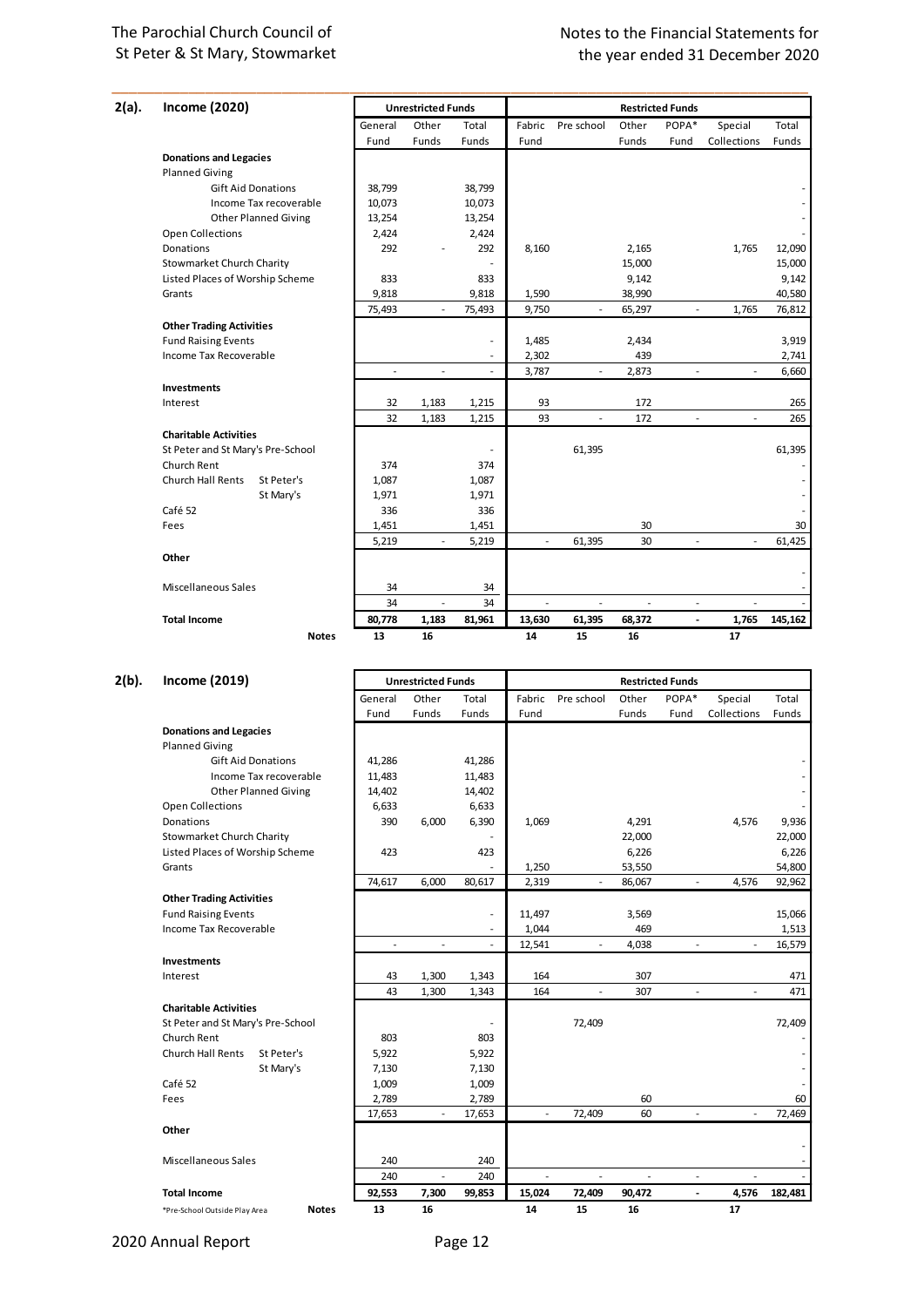| 3(a). |                                | Expenditure (2020)                |         | <b>Unrestricted Funds</b> |               |        |              |                          | <b>Restricted Funds</b>  |                          |         |
|-------|--------------------------------|-----------------------------------|---------|---------------------------|---------------|--------|--------------|--------------------------|--------------------------|--------------------------|---------|
|       |                                |                                   | General | Other                     | Total         | Fabric | Pre school   | Other                    | POPA*                    | Special                  | Total   |
|       |                                |                                   | Fund    | Funds                     | Funds         | Fund   |              | Funds                    | Fund                     | Collections              | Funds   |
|       |                                | <b>Charitable Activities</b>      |         |                           |               |        |              |                          |                          |                          |         |
|       |                                | Missionary and Charitable Giving  |         |                           |               |        |              |                          |                          |                          |         |
|       | Church Overseas                |                                   |         |                           |               |        |              |                          |                          |                          |         |
|       |                                | <b>Missionary Societies</b>       |         |                           |               |        |              |                          |                          |                          |         |
|       |                                | Relief and Development Agencies   | 1,000   |                           | 1,000         |        |              |                          |                          |                          |         |
|       | <b>Other Donations</b>         |                                   | 500     |                           | 500           |        |              |                          |                          | 1,865                    | 1,865   |
|       |                                |                                   | 1,500   | $\sim$                    | 1,500         | ÷      |              |                          |                          | 1,865                    | 1,865   |
|       | Ministry                       | Diocesan Parish Share             | 73,513  |                           | 73,513        |        |              |                          |                          |                          |         |
|       |                                | Expenses Vicar                    | 2,182   |                           | 2,182         |        |              |                          |                          |                          |         |
|       | Church                         | Maintenance                       | 5,749   |                           | 5,749         |        |              | 89,758                   |                          |                          | 89,758  |
|       |                                | <b>Property Expenses</b>          | 9,447   |                           | 9,447         |        |              |                          |                          |                          |         |
|       |                                | <b>Parochial Expenses</b>         | 4,031   |                           | 4,031         |        |              | 1,479                    |                          |                          | 1,479   |
|       |                                | <b>Weddings and Funerals</b>      |         |                           |               |        |              |                          |                          |                          |         |
|       | Café 52                        |                                   | 619     |                           | 619           |        |              |                          |                          |                          |         |
|       |                                | St Peter and St Mary's Pre-School |         |                           |               |        | 63,285       |                          |                          |                          | 63,285  |
|       | Depreciation                   |                                   | 1,766   | 83                        | 1,849         |        |              | 943                      | 415                      |                          | 1,358   |
|       | Anonymous gift                 |                                   |         | 3,790                     | 3,790         |        |              |                          |                          |                          |         |
|       | St Peter's Hall                |                                   | 4,596   |                           | 4,596         | 8,480  |              |                          |                          |                          | 8,480   |
|       | St Mary's Hall                 |                                   | 6,554   |                           | 6,554         |        |              |                          |                          |                          |         |
|       | Administration                 |                                   | 1,775   |                           | 1,775         |        |              |                          |                          |                          |         |
|       |                                | Independent Examiner              | 262     |                           | 262           |        |              |                          |                          |                          |         |
|       |                                |                                   | 111,994 | 3,873                     | 115,867       | 8,480  | 63,285       | 92,180                   | 415                      | 1,865                    | 166,225 |
|       | <b>Raising Funds</b>           |                                   |         |                           |               |        |              |                          |                          |                          |         |
|       |                                | <b>Stewardship Expenses</b>       | 94      |                           | 94            |        |              |                          |                          |                          |         |
|       | <b>Expenses of Fundraising</b> |                                   |         |                           |               | 1,039  |              |                          |                          |                          | 1,039   |
|       |                                |                                   | 94      | ٠                         | 94            | 1,039  | $\mathbf{r}$ | $\overline{\phantom{a}}$ | $\overline{\phantom{a}}$ | $\overline{\phantom{a}}$ | 1,039   |
|       | <b>Total Expenditure</b>       |                                   | 112,088 |                           | 3,873 115,961 | 9,519  | 63,285       | 92,180                   | 415                      | 1,865                    | 167,264 |
|       |                                | <b>Notes</b>                      | 13      |                           |               | 14     | 15           | 16                       | 12                       | 17                       |         |

\_\_\_\_\_\_\_\_\_\_\_\_\_\_\_\_\_\_\_\_\_\_\_\_\_\_\_\_\_\_\_\_\_\_\_\_\_\_\_\_\_\_\_\_\_\_\_\_\_\_\_\_\_\_\_\_\_\_\_\_\_\_\_\_\_\_\_\_\_\_\_\_\_\_\_\_\_\_\_\_\_\_

| <b>Unrestricted Funds</b><br>3 (b)<br>Expenditure (2019) |                          |                                               |         | <b>Restricted Funds</b> |            |        |                          |       |       |                          |        |
|----------------------------------------------------------|--------------------------|-----------------------------------------------|---------|-------------------------|------------|--------|--------------------------|-------|-------|--------------------------|--------|
|                                                          |                          |                                               | General | Other                   | Total      | Fabric | Pre school               | Other | POPA* | Special                  | Total  |
|                                                          |                          |                                               | Fund    | Funds                   | Funds      | Fund   |                          | Funds | Fund  | Collections              | Funds  |
|                                                          |                          | <b>Charitable Activities</b>                  |         |                         |            |        |                          |       |       |                          |        |
|                                                          |                          | Missionary and Charitable Giving              |         |                         |            |        |                          |       |       |                          |        |
|                                                          | Church Overseas          |                                               |         |                         |            |        |                          |       |       |                          |        |
|                                                          |                          | <b>Missionary Societies</b>                   |         |                         |            |        |                          |       |       |                          |        |
|                                                          |                          | <b>Relief and Development Agencies</b>        | 1,000   |                         | 1,000      |        |                          |       |       | 2,113                    | 2,113  |
|                                                          | <b>Other Donations</b>   |                                               | 500     |                         | 500        |        |                          |       |       | 2,463                    | 2,463  |
|                                                          |                          |                                               | 1,500   | $\sim$                  | 1,500      |        |                          |       | ٠     | 4,576                    | 4,576  |
|                                                          | Ministry                 | Diocesan Parish Share                         | 72,892  |                         | 72,892     |        |                          |       |       |                          |        |
|                                                          |                          | Expenses Vicar                                | 2,644   |                         | 2,644      |        |                          |       |       |                          |        |
|                                                          | Church                   | Maintenance                                   | 3,445   |                         | 3,445      |        |                          | 6,226 |       |                          | 6,226  |
|                                                          |                          | <b>Property Expenses</b>                      | 12,230  |                         | 12,230     |        |                          |       |       |                          |        |
|                                                          |                          | <b>Parochial Expenses</b>                     | 4,794   |                         | 4,794      |        |                          | 1,063 |       |                          | 1,063  |
|                                                          |                          | <b>Weddings and Funerals</b>                  | 12      |                         | 12         |        |                          |       |       |                          |        |
|                                                          | Café 52                  |                                               | 1,073   |                         | 1,073      |        |                          |       |       |                          |        |
|                                                          |                          | St Peter and St Mary's Pre-School             |         |                         |            |        | 61,701                   |       |       |                          | 61,701 |
|                                                          | Depreciation             |                                               | 2,447   | 83                      | 2,530      |        |                          | 730   | 414   |                          | 1,144  |
|                                                          | St Peter's Hall          |                                               | 6,966   |                         | 6,966      | 10,000 |                          |       |       |                          | 10,000 |
|                                                          | St Mary's Hall           |                                               | 8,903   |                         | 8,903      |        |                          |       |       |                          |        |
|                                                          | Administration           |                                               | 1,706   |                         | 1,706      | 9      |                          |       |       |                          | 9      |
|                                                          |                          | Independent Examiner                          | 239     |                         | 239        |        |                          |       |       |                          |        |
|                                                          |                          |                                               | 118,851 | 83                      | 118,934    | 10,009 | 61,701                   | 8,019 | 414   | 4,576                    | 84,719 |
|                                                          | <b>Raising Funds</b>     |                                               |         |                         |            |        |                          |       |       |                          |        |
|                                                          |                          | Stewardship Expenses                          | 119     |                         | 119        |        |                          |       |       |                          |        |
|                                                          |                          | <b>Expenses of Fundraising</b>                |         |                         |            | 2,364  |                          |       |       |                          | 2,364  |
|                                                          |                          |                                               | 119     | $\sim$                  | 119        | 2,364  | $\overline{\phantom{a}}$ | ٠     | ä,    | $\overline{\phantom{a}}$ | 2,364  |
|                                                          | <b>Total Expenditure</b> |                                               | 118,970 |                         | 83 119,053 | 12,373 | 61,701                   | 8,019 | 414   | 4,576                    | 87,083 |
|                                                          |                          | <b>Notes</b><br>*Pre-School Outside Play Area | 13      |                         |            | 14     | 15                       | 16    | 12    | 17                       |        |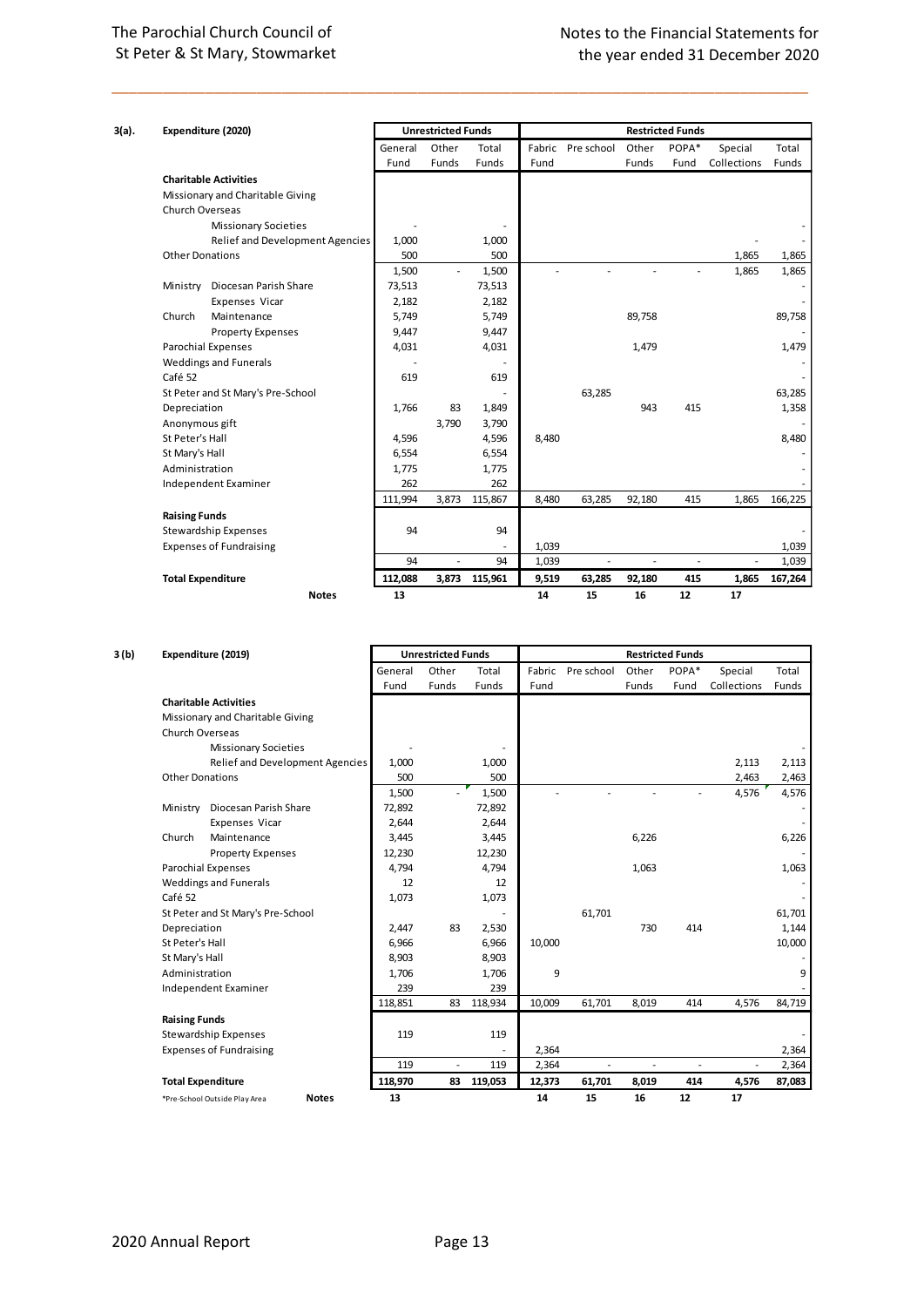| 4. | <b>Staff Costs</b>            | 2020                     | 2019   |
|----|-------------------------------|--------------------------|--------|
|    | The staff costs were:         |                          |        |
|    | Wages and Salaries            | 62.706                   | 61,148 |
|    | Employer's National Insurance | $\overline{\phantom{0}}$ |        |
|    |                               | 62.706                   | 61.148 |
|    |                               |                          |        |

\_\_\_\_\_\_\_\_\_\_\_\_\_\_\_\_\_\_\_\_\_\_\_\_\_\_\_\_\_\_\_\_\_\_\_\_\_\_\_\_\_\_\_\_\_\_\_\_\_\_\_\_\_\_\_\_\_\_\_\_\_\_\_\_\_\_\_\_\_\_\_\_\_\_\_\_\_\_\_\_\_\_

During the year the PCC employed 8 Pre-School staff and 2 cleaners, all of whom were part time. No member of staff received remuneration of more than £60,000. The PCC did not pay remuneration to any of the Trustees in the year; expenses totalling £2,155 (2019 - £2,641) were re-imbursed to 1 Trustee (2019-1)

 $\ddot{\phantom{a}}$ 

#### **5. Transfers Between Funds**

|                      | General | <b>Other Funds</b>       | <b>Total Funds</b>  |         | Pre-School Other Funds | <b>Total Funds</b> |
|----------------------|---------|--------------------------|---------------------|---------|------------------------|--------------------|
|                      | Fund    | <b>Unrestricted</b>      | <b>Unrestricted</b> |         | <b>Restricted</b>      | <b>Restricted</b>  |
|                      | £       | £                        |                     | £       | £                      | £                  |
| Church Charity       | 15,000  | $\overline{\phantom{a}}$ | 15,000              | -       | (15,000)               | (15,000)           |
| Donations            | (100)   |                          | (100)               |         | 100                    | 100                |
| Miss H Finbow legacy | 10,000  | (10,000)                 | ٠                   |         |                        |                    |
| Pre-School           | 3,900   | $\overline{\phantom{a}}$ | 3,900               | (3,900) |                        | (3,900)            |
| Verger Fund          | 30      |                          | 30                  |         | (30)                   | (30)               |
|                      | 28,830  | (10,000)                 | 18,830              | (3,900) | (14,930)               | (18, 830)          |

| 6. | Movement in Funds for the Year   |                                                                                      |
|----|----------------------------------|--------------------------------------------------------------------------------------|
|    | Verger Fund:                     | This transfer relates to waived Verger fees.                                         |
|    |                                  | respect of the rental of St Mary's Hall for the year.                                |
|    | Pre-School:                      | The transfer from Pre-School to the General Fund is the amount payable to the PCC in |
|    | Miss H Finbow legacy See note 16 |                                                                                      |
|    | Donations                        | This transfer is needed to offset an accrued donation which was not received.        |
|    |                                  | General Fund for the furtherance of the Charity's aims at the discretion of the PCC. |
|    | Church Charity:                  | The £15,000 transfer relates to Church Charity funds which can be allocated to the   |
|    |                                  |                                                                                      |

### The movement in funds for the year is stated after charging: **2020 2019 £ £** Independent Examination fee 262 239 Additional payments to examiner for preparation of Financial Statements 716 716 716 716 Depreciation of Owned Assets 3,207 6,186

#### **7. Related Party Transactions**

There were no related party transactions during the year ended 31/12/2020.

Some of the Trustees of the Stowmarket Church Charity are also members of the PCC. During the year £15,000 (2019 - 22,000) was paid by the Church Charity to the church.

During the year donations of £16,322 (2019 - £19,167) were received by the Church from 11 (2019-10) Trustees.

| 8(a)<br><b>Tangible Fixed Assets</b> |                             | <b>Freehold land</b><br>and buildings | <b>Functional</b><br>equipment | Total   |
|--------------------------------------|-----------------------------|---------------------------------------|--------------------------------|---------|
|                                      |                             | £                                     | £                              | £       |
| Cost                                 | Balance at 1 January 2020   | 221,943                               | 69,217                         | 291,160 |
|                                      | Additions                   | ۰                                     | 2,177                          | 2,177   |
|                                      | Disposals                   |                                       | ۰                              |         |
|                                      | Balance at 31 December 2020 | 221,943                               | 71,394                         | 293,337 |
| Depreciation                         | Balance at 1 January 2020   | 25,287                                | 34,017                         | 59,304  |
|                                      | Charge for the year         | 415                                   | 2,792                          | 3,207   |
|                                      | Disposals                   |                                       | ۰                              |         |
|                                      | Balance at 31 December 2020 | 25,702                                | 36,809                         | 62,511  |
| Net Book Value                       | At 31 December 2020         | 196,241                               | 34,585                         | 230,826 |
|                                      | At 1 January 2020           | 196,656                               | 35,200                         | 231,856 |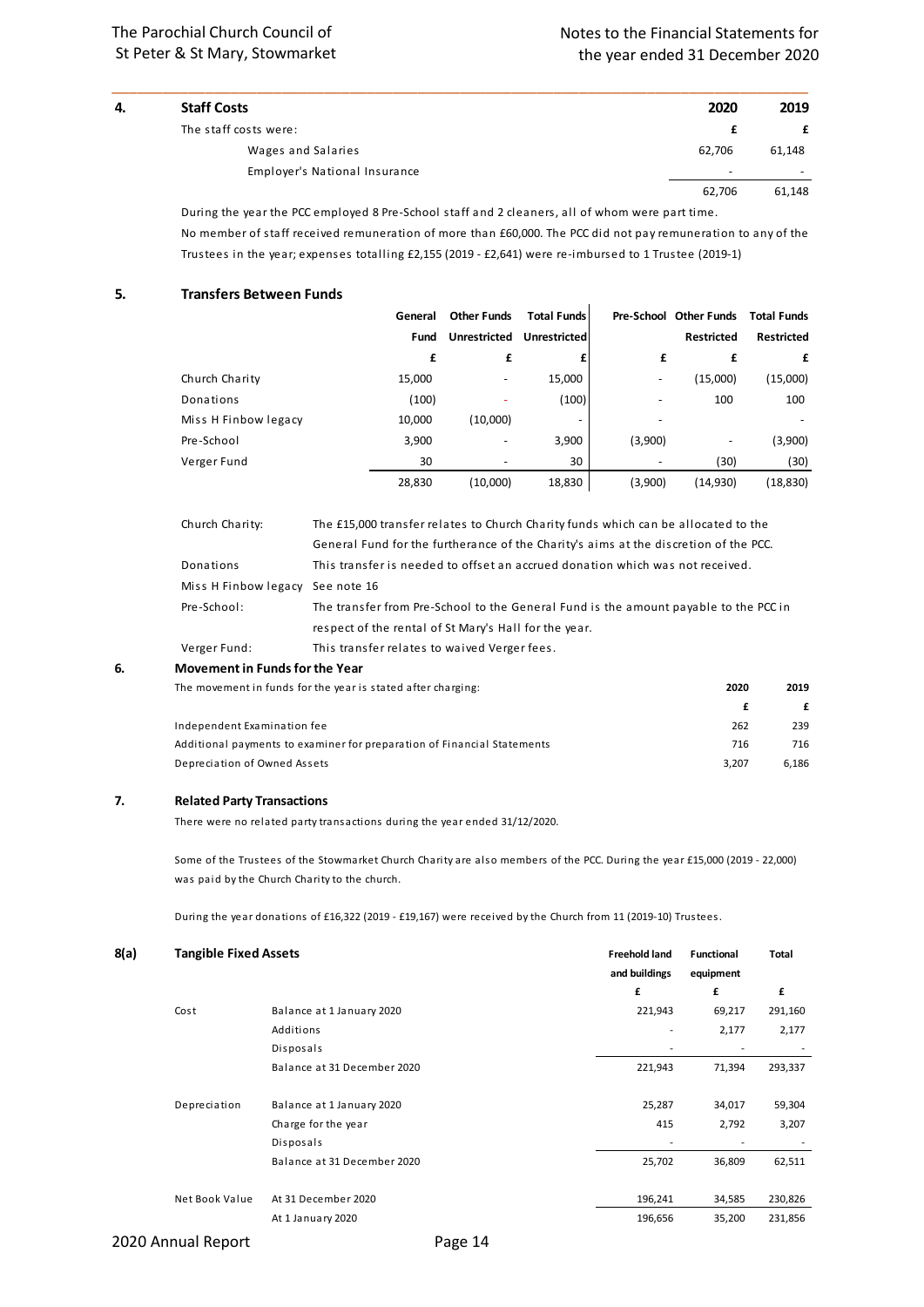| $8(b)$ . | <b>Fixed Assets Investments</b>         | 2020                                |                            | 2019                             |                              |
|----------|-----------------------------------------|-------------------------------------|----------------------------|----------------------------------|------------------------------|
|          |                                         | Cost                                | <b>Market</b>              | Cost                             | <b>Market</b>                |
|          |                                         |                                     | Value                      |                                  | Value                        |
|          |                                         | £                                   | £                          | £                                | £                            |
|          | CBF Investment Fund (1,723.56 shares)   | 14,484                              | 35,241                     | 14,484                           | 32,965                       |
|          | Market Value at beginning of year       |                                     | 32,965                     |                                  | 27,766                       |
|          | Net Gain/(Loss) on Disposal/Revaluation |                                     | 2,276                      |                                  | 5,199                        |
|          | Market Value at end of year             |                                     | 35,241                     |                                  | 32,965                       |
| 9.       | Debtors falling due within one year     |                                     |                            | 2020                             | 2019                         |
|          |                                         |                                     |                            | £                                | £                            |
|          | Prepayments and Accrued Income          |                                     |                            | 17,341                           | 45,405                       |
|          | Other Debtors                           |                                     |                            | 2,547                            | 1,986                        |
|          |                                         |                                     |                            | 19,888                           | 47,391                       |
| 10.      | Creditors falling due within one year   |                                     |                            | 2020                             | 2019                         |
|          |                                         |                                     |                            | £                                | £                            |
|          | Accruals and Deferred Income            |                                     |                            | 10,508                           | 13,269                       |
|          | Creditors for Goods and Services        |                                     |                            | 7,500                            | 7,411                        |
|          |                                         |                                     |                            | 18,008                           | 20,680                       |
| 11       | Analysis of Net Assets by Funds         | <b>Unrestricted</b><br><b>Funds</b> | Restricted<br><b>Funds</b> | <b>Endowment</b><br><b>Funds</b> | <b>Total</b><br><b>Funds</b> |
|          | Tangible Fixed Assets                   | 225,703                             | 5,123                      |                                  | 230,826                      |
|          | <b>Fixed Assets Investments</b>         |                                     | $\overline{\phantom{a}}$   | 35,241                           | 35,241                       |
|          | Net Current Assets                      | 69,623                              | 149,124                    | $\overline{\phantom{a}}$         | 218,747                      |
|          |                                         | 295,326                             | 154,247                    | 35,241                           | 484,814                      |

\_\_\_\_\_\_\_\_\_\_\_\_\_\_\_\_\_\_\_\_\_\_\_\_\_\_\_\_\_\_\_\_\_\_\_\_\_\_\_\_\_\_\_\_\_\_\_\_\_\_\_\_\_\_\_\_\_\_\_\_\_\_\_\_\_\_\_\_\_\_\_\_\_\_\_\_\_\_\_\_\_\_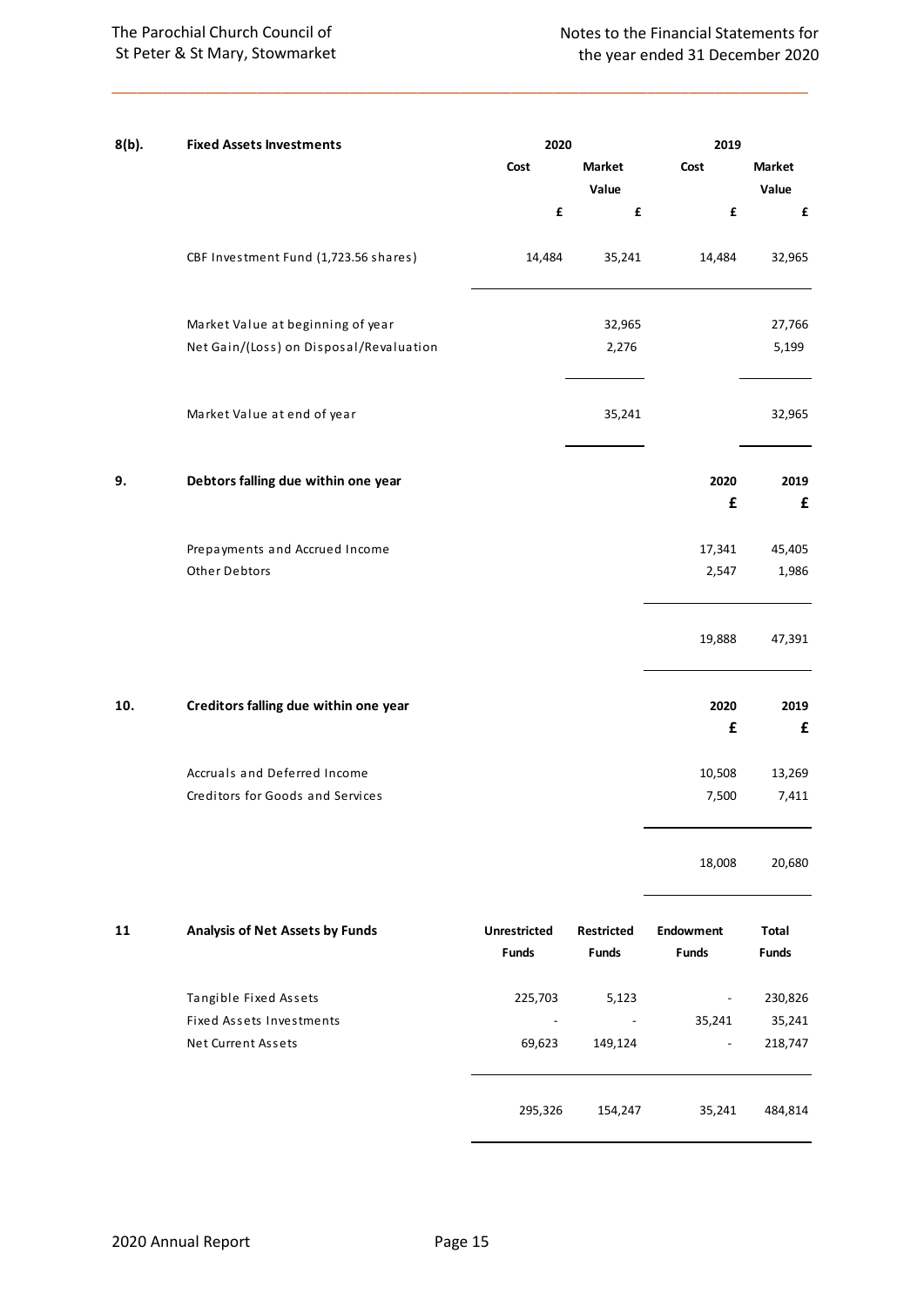#### **12. Fund analysis and Descriptions**

|                                   | <b>Notes</b> | <b>Brought</b><br>Forward | Income                   | Expenditure              | <b>Transfers</b>         | Gain on<br>Investment    | Carried<br>Forward |
|-----------------------------------|--------------|---------------------------|--------------------------|--------------------------|--------------------------|--------------------------|--------------------|
| <b>Unrestricted Funds</b>         |              | £                         | £                        | £                        | £                        | £                        | £                  |
| General Fund                      | 13           | 30,635                    | 80,778                   | 112,088                  | 28,830                   |                          | 28,155             |
| Other Funds                       | 16           | 60,822                    | 1,183                    | 3,873                    | (10,000)                 | $\overline{a}$           | 48,132             |
| Capital Fund                      |              | 219,039                   | $\overline{a}$           |                          |                          | $\overline{\phantom{a}}$ | 219,039            |
|                                   |              | 310,496                   | 81,961                   | 115,961                  | 18,830                   | $\overline{a}$           | 295,326            |
| <b>Restricted Funds</b>           |              |                           |                          |                          |                          |                          |                    |
| <b>Fabric Funds</b>               | 14           | 48,488                    | 13,630                   | 9,519                    |                          | $\overline{a}$           | 52,599             |
| St Peter and St Mary's Pre-School | 15           | 30,240                    | 61,395                   | 63,285                   | (3,900)                  | $\overline{a}$           | 24,450             |
| Pre-School Outside Play Area      |              | 1,382                     | $\overline{a}$           | 415                      |                          | $\overline{a}$           | 967                |
| Other Funds                       | 16           | 114,669                   | 68,372                   | 92,180                   | (15,030)                 | $\overline{a}$           | 75,831             |
| Sarginson Memorial Capital Fund   |              | 400                       | $\overline{\phantom{a}}$ | $\overline{\phantom{a}}$ | $\overline{\phantom{a}}$ | $\overline{a}$           | 400                |
| Special Collections               | 17           | $\overline{\phantom{a}}$  | 1,765                    | 1,865                    | 100                      | $\overline{a}$           |                    |
|                                   |              | 195,179                   | 145,162                  | 167,264                  | (18, 830)                | $\overline{a}$           | 154,247            |
| <b>Endowment Fund</b>             |              |                           |                          |                          |                          |                          |                    |
| <b>Finbow Trust</b>               | 8(b)         | 32,965                    |                          |                          | $\overline{\phantom{a}}$ | 2,276                    | 35,241             |
| <b>Total Funds</b>                |              | 538,640                   | 227,123                  | 283,225                  |                          | 2,276                    | 484,814            |

\_\_\_\_\_\_\_\_\_\_\_\_\_\_\_\_\_\_\_\_\_\_\_\_\_\_\_\_\_\_\_\_\_\_\_\_\_\_\_\_\_\_\_\_\_\_\_\_\_\_\_\_\_\_\_\_\_\_\_\_\_\_\_\_\_\_\_\_\_\_\_\_\_\_\_\_\_\_\_\_\_\_

#### **General Fund (note 13)**

The General Fund represents funds which are available for the application and general purpose of the PCC in furtherance of its charitable objectives.

#### **Capital Fund**

The Capital Fund was created in 1997 when assets were first shown in the accounts.

#### **Fabric Fund (note 14)**

This fund includes funds designated for the restoration of the church building and includes money restricted by donors. Some donations are made for specific projects and are thus further restricted. The objects of the 3Rs Fund are a programme of restoration, renovation and reordering of all the church buildings as required.

#### **St Peter and St Mary's Pre-School (note 15)**

The Pre-school raises funds, partly by charging fees for attendance, but also receives funding from the Department for Education and Employment. From this income it meets its staff and other operating costs and purchases play equipment, which is normally written off in the year of purchase. Within the balance carried forward is £17,000 ring-fenced for redundancy pay should it be required.

#### **Pre-school Outside Play Area**

This fund represents the fixed assets of the outside play area of the Pre-school.

#### **Other Funds (note 16)**

Other funds relates to other various items which are administered by the charity. These are reviewed in detail per note 16.

#### **Sarginson Memorial Capital Fund**

This fund provides income for the purchase of flowers for the decoration of the Sarginson Memorial.

#### **Special Collections**

Special collections relates to amounts collected on behalf of other charities. The total of items received is paid over to the respective charity, as intended by the donor.

#### **Endowment**

The endowment amount relates to a legacy received from Miss H Finbow, the capital of which is held by the Diocese.

Transfers which have occurred during the year above have been detailed further in Note 5 of the financial statements.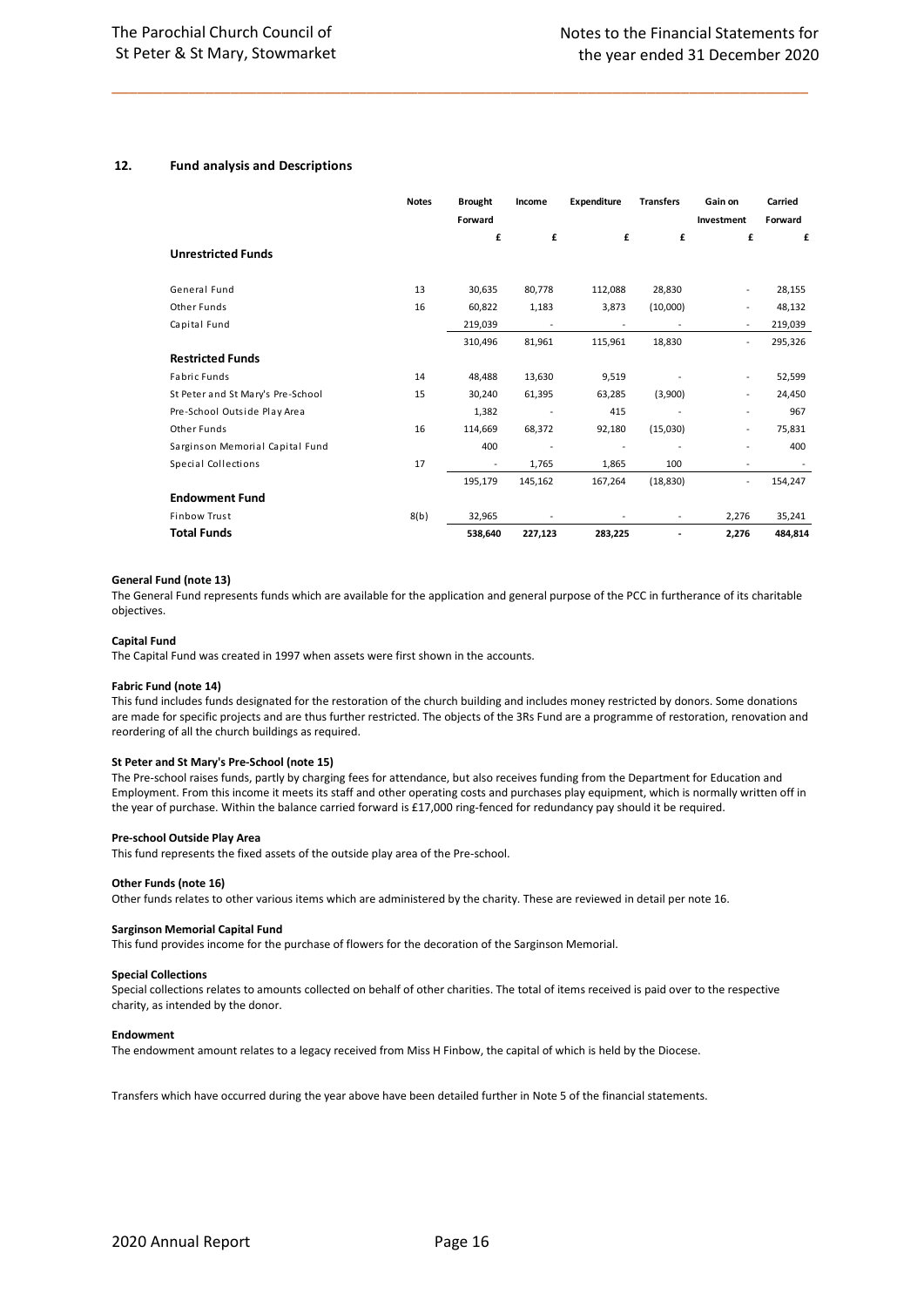| 13.           | <b>General Fund</b>                                    | 2020      | 2019      | <b>Budget</b><br>2020 |  |
|---------------|--------------------------------------------------------|-----------|-----------|-----------------------|--|
| <b>Income</b> |                                                        | £         | £         | £                     |  |
|               | Income from members and visitors                       |           |           |                       |  |
|               | Planned Giving:                                        |           |           |                       |  |
|               | <b>Gift Aid Donations</b>                              | 38,799    | 41,286    | 41,000                |  |
|               | Income Tax recoverable                                 | 10,073    | 11,483    | 11,400                |  |
|               | Charities Aid and Other Planned Giving                 | 13,254    | 14,402    | 14,750                |  |
|               | <b>Open Collections</b>                                | 2,424     | 6,633     | 6,800                 |  |
|               | <b>Donations</b>                                       | 292       | 390       | 400                   |  |
|               | Total Income from members and visitors                 | 64,842    | 74,194    | 74,350                |  |
|               | <b>Income from Parochial Activities</b>                |           |           |                       |  |
|               | Church<br>Rent                                         | 374       | 803       | 900                   |  |
|               | St Peter's Hall<br>Rent                                | 1,087     | 5,922     | 6,100                 |  |
|               | Rent<br>St Mary's Hall (excl.Pre-School)               | 1,971     | 7,130     | 7,200                 |  |
|               | Cafe 52 Income                                         | 336       | 1,009     | 1,200                 |  |
|               | <b>Weddings and Funerals</b><br>Fees                   | 1,451     | 2,789     | 3,000                 |  |
|               | Miscellaneous Income                                   | 34        | 240       | 250                   |  |
|               | <b>Total Income from Parochial Activities</b>          | 5,253     | 17,893    | 18,650                |  |
|               |                                                        |           |           |                       |  |
|               | Listed Places of Worship Scheme VAT refund             | 833       | 423       | 500                   |  |
|               | <b>Grants Stowmarket Town Council</b>                  | 1,000     |           |                       |  |
|               | Coronavirus Job Retention Scheme Grants                | 1,418     |           |                       |  |
|               | Other grants                                           | 7,400     |           | 6,000                 |  |
|               | <b>Bank Interest</b>                                   | 32        | 43        | 10                    |  |
|               | <b>Total Income</b>                                    | 80,778    | 92,553    | 99,510                |  |
|               |                                                        |           |           |                       |  |
|               | <b>Expenditure</b>                                     |           |           |                       |  |
|               | <b>Donations</b>                                       | 1,500     | 1,500     | 1,500                 |  |
|               | Activities directly relating to the work of the Church |           |           |                       |  |
|               | Ministry Parish Share:                                 | 73,513    | 72,892    | 73,513                |  |
|               | Expenses paid to Vicar and Assistants                  | 2,182     | 2,644     | 2,700                 |  |
|               | <b>Church Maintenance</b>                              | 5,749     | 3,445     | 4,000                 |  |
|               | <b>Church Property Expenses</b>                        | 9,447     | 12,230    | 12,550                |  |
|               | <b>Parochial Expenses</b>                              | 5,797     | 7,241     | 7,400                 |  |
|               | <b>Weddings and Funerals</b>                           |           | 12        | 35                    |  |
|               | Administration                                         | 1,775     | 1,706     | 1,500                 |  |
|               | Independent Examination                                | 262       | 239       | 250                   |  |
|               | <b>Stewardship Envelopes</b>                           | 94        | 119       | 90                    |  |
|               | Cafe 52                                                | 619       | 1,073     | 1,100                 |  |
|               | St Peter's Hall - Property Expenses                    | 4,596     | 6,966     | 7,150                 |  |
|               | St Mary's Hall - Property Expenses                     | 6,554     | 8,903     | 9,150                 |  |
|               | <b>Total Expenditure</b>                               | 112,088   | 118,970   | 120,938               |  |
|               |                                                        |           |           |                       |  |
|               | Deficit for year before transfers                      | (31, 310) | (26, 417) | (21, 428)             |  |
|               | Transfer from Special Funds - Church Charity           | 15,000    | 22,000    | 17,000                |  |
|               | Transfer from Miss H Finbow legacy                     | 10,000    |           |                       |  |
|               | Rent paid by Pre-School to PCC                         | 3,900     | 5,700     | 3,900                 |  |
|               | Transfer from Verger Fund                              | 30        | 60        |                       |  |
|               | Transfer to donations                                  | (100)     |           |                       |  |
|               | Transfer to Legacies Fund                              |           | (399)     |                       |  |
|               | Surplus (deficit) for year                             | (2,480)   | 944       | (528)                 |  |
|               | Surplus brought forward                                | 30,635    | 29,691    | 30,635                |  |
|               | <b>Balance on General Fund</b>                         | 28,155    | 30,635    | 30,107                |  |
|               |                                                        |           |           |                       |  |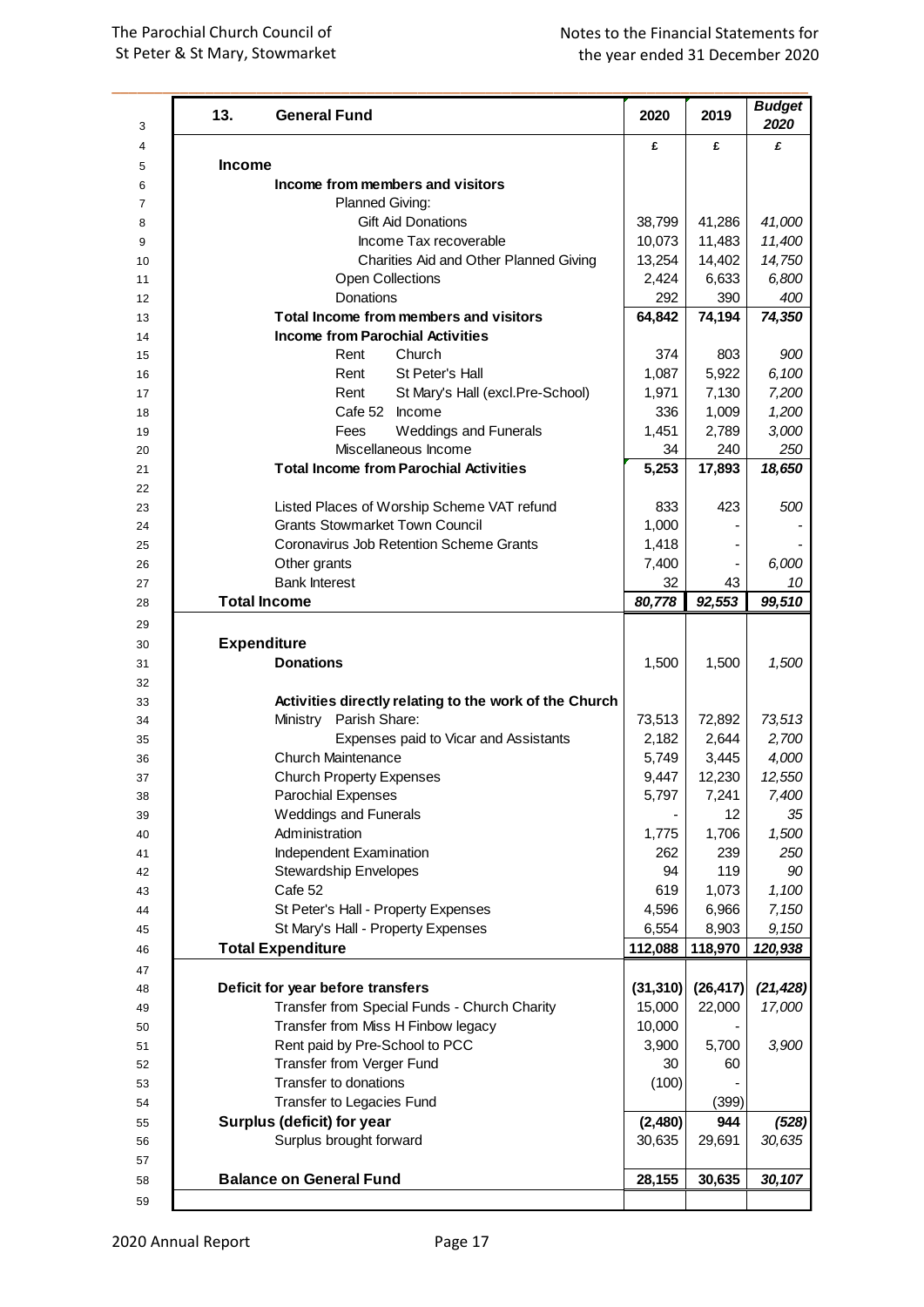|                           | 14. Fabric Funds                                     | January 2020 | <b>Balance</b> |                | Received 2020 and<br>transfers in | Paid 2020 and<br>transfers out |            | <b>Balance</b> | December 2020 |
|---------------------------|------------------------------------------------------|--------------|----------------|----------------|-----------------------------------|--------------------------------|------------|----------------|---------------|
|                           |                                                      | Unrestricted | Restricted     | Unrestricted   | Restricted                        | Unrestricted                   | Restricted | Unrestricted   | Restricted    |
|                           |                                                      | £            | £              | £              | £                                 | £                              | £          | £              | £             |
|                           | 3Rs - Restoration, Renovation and Reordering         |              | 47,412         |                |                                   |                                |            |                |               |
|                           | Donations                                            |              |                |                | 150                               |                                |            |                |               |
|                           | <b>Gift Aided Donations</b>                          |              |                |                | 8,010                             |                                |            |                |               |
|                           | <b>Boot Sales</b>                                    |              |                |                | 106                               |                                |            |                |               |
|                           | Christmas Tree Festival Dons                         |              |                |                | 674                               |                                |            |                |               |
|                           | Christmas Tree Festival (Gift Aided)                 |              |                |                | 10                                |                                |            |                |               |
|                           | Christmas Tree Festival Other                        |              |                |                | 183                               |                                | 1,047      |                |               |
|                           | Other Fundraising                                    |              |                |                | 327                               |                                | (8)        |                |               |
|                           | Income tax recoverable                               |              |                |                | 2,302                             |                                |            |                |               |
|                           | Interest<br>Gift Aided Fundraising                   |              |                |                | 93                                |                                |            |                |               |
|                           | <b>Grant Stowmarket Town Council</b>                 |              |                |                | 480                               |                                |            |                |               |
|                           | <b>Other Grants</b>                                  |              |                |                | 1,110                             |                                |            |                |               |
|                           | Christmas Tree Festival Card Dons                    |              |                |                | 165                               |                                |            |                |               |
|                           | Christmas Tree Festival Card Dons GA                 |              |                |                | 20                                |                                |            |                |               |
|                           | West End Project                                     |              |                |                |                                   |                                | 8,480      |                |               |
|                           | Bank charges                                         |              |                |                |                                   |                                |            |                |               |
|                           |                                                      |              |                |                |                                   |                                |            |                | 51,523        |
| Chancels Fund             |                                                      |              | 1,076          |                |                                   |                                |            |                | 1,076         |
| <b>Total Fabric Funds</b> |                                                      |              | 48,488         | $\blacksquare$ | 13,630                            |                                | 9,519      |                | 52,599        |
|                           |                                                      |              |                |                |                                   |                                |            |                |               |
|                           |                                                      |              |                |                |                                   |                                |            |                |               |
|                           | 15. St Peter and St Mary's Pre-School                |              |                |                |                                   |                                |            | 2020           | 2019          |
|                           |                                                      |              |                |                |                                   |                                |            | Restricted     | Restricted    |
|                           |                                                      |              |                |                |                                   |                                |            | £              | £             |
|                           | <b>Balances brought forward</b>                      |              |                |                |                                   |                                |            |                |               |
|                           | Pre-school General Fund                              |              |                |                |                                   |                                |            | 15,840         | 13,911        |
|                           | Redundancy Fund                                      |              |                |                |                                   |                                |            | 14,400         | 12,000        |
|                           |                                                      |              |                |                |                                   |                                |            | 30,240         | 25,911        |
| Income                    |                                                      |              |                |                |                                   |                                |            |                |               |
|                           | Fees                                                 |              |                |                |                                   |                                |            | 1,407          | 2,188         |
|                           | Funding from Department for Education and Employment |              |                |                |                                   |                                |            | 59,784         | 69,514        |
|                           | Zoo trip                                             |              |                |                |                                   |                                |            |                | 437           |
|                           | Polo shirts and Sweatshirts                          |              |                |                |                                   |                                |            | 204            | 270           |
|                           | Other                                                |              |                |                |                                   |                                |            |                |               |
| <b>Total income</b>       |                                                      |              |                |                |                                   |                                |            | 61,395         | 72,409        |
| Expenditure               |                                                      |              |                |                |                                   |                                |            |                |               |
|                           |                                                      |              |                |                |                                   |                                |            |                |               |
|                           | Staff                                                |              |                |                |                                   |                                |            | 58,306         | 56,539        |
|                           | Refreshments                                         |              |                |                |                                   |                                |            | 444            | 569           |
|                           | Equipment                                            |              |                |                |                                   |                                |            | 1,517          | 1,319         |
|                           | Administration                                       |              |                |                |                                   |                                |            | 760            | 566           |
|                           | PLA subs and insurance                               |              |                |                |                                   |                                |            | 678            | 669           |
|                           | Outside Area Roof Renewal                            |              |                |                |                                   |                                |            |                |               |
|                           | Nursery World                                        |              |                |                |                                   |                                |            | 74             | 74            |
|                           | T Shirts and Uniforms                                |              |                |                |                                   |                                |            | 254            | 457           |
|                           | Ofsted                                               |              |                |                |                                   |                                |            | 50             | 50            |
|                           | Gifts and Farewells                                  |              |                |                |                                   |                                |            | 42             | 60            |
|                           | Laptop computer                                      |              |                |                |                                   |                                |            | 255            |               |
|                           | <b>Tapestry System</b>                               |              |                |                |                                   |                                |            |                |               |
|                           | Zoo trip                                             |              |                |                |                                   |                                |            |                | 753           |
|                           | Playworld                                            |              |                |                |                                   |                                |            |                | 122           |
|                           | Training                                             |              |                |                |                                   |                                |            | 906            | 490           |
|                           | Sundry                                               |              |                |                |                                   |                                |            |                | 24            |
|                           | Other                                                |              |                |                |                                   |                                |            |                | 9             |
|                           |                                                      |              |                |                |                                   |                                |            | 63,285         | 61,701        |
|                           | Transfer to POPA fund (Playhouse)                    |              |                |                |                                   |                                |            | $\pmb{0}$      | 679           |
|                           | Rent paid to PCC                                     |              |                |                |                                   |                                |            | 3,900          | 5,700         |
|                           | Transfer to Redundancy Fund                          |              |                |                |                                   |                                |            | 2,600          | 2,400         |
| <b>Total Expenditure</b>  |                                                      |              |                |                |                                   |                                |            | 69,785         | 70,480        |
|                           | Surplus (Deficit) for year                           |              |                |                |                                   |                                |            | (8, 390)       | 1,929         |
|                           |                                                      |              |                |                |                                   |                                |            |                |               |
|                           | <b>Balances carried forward</b>                      |              |                |                |                                   |                                |            |                |               |

**10tal Expenditure**<br> **68**<br> **68**<br> **68**<br> **68**<br> **68**<br> **68**<br> **68**<br> **68**<br> **68**<br> **68**<br> **68**<br> **68**<br> **68**<br> **68**<br> **68**<br> **68**<br> **68**<br> **68**<br> **1,929**<br> **68**<br> **15,840**<br> **15,840**<br> **15,840**<br> **15,840**<br> **15,840**<br> **16,840**<br> **16,840**<br> **16,840** Surplus (Deficit) for year (8,390) 1,929<br>
66<br>
67 Balances carried forward Pre-school General Fund<br>
88 Pre-school General Fund<br>
70 Redundancy Fund<br>
70 Total Pre-school funds<br>
70 Total Pre-school funds **Examples 24,450**<br> **Examples 24,450**<br> **Examples 24,450**<br> **Examples 24,450**<br> **Examples 24,450**<br> **Examples 24,450**<br> **Examples 24,450**<br> **Examples 24,450**<br> **Examples 24,450**<br> **Examples 24,450**<br> **Examples 24,450**<br> **Examples 24,**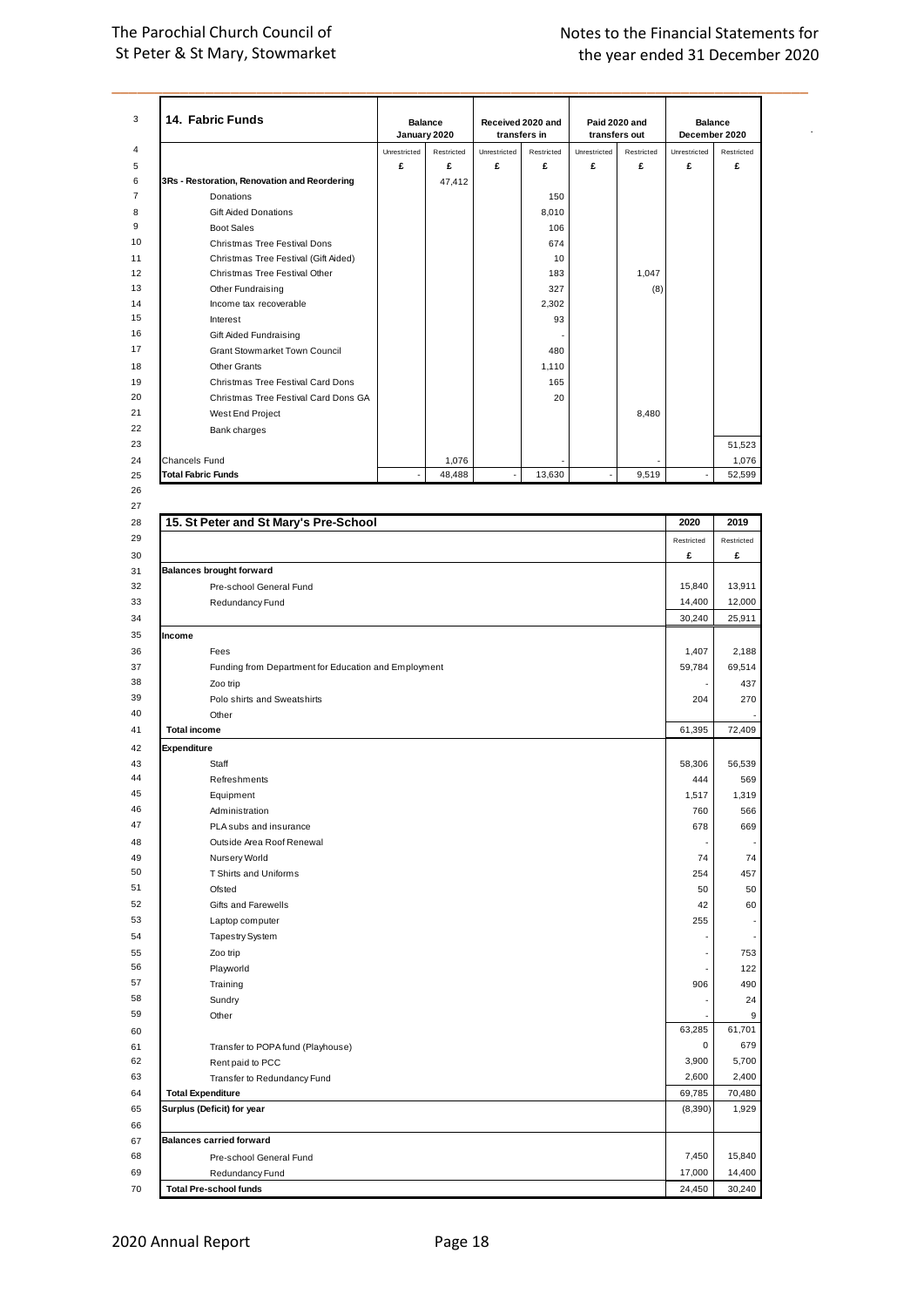| 3              | 16. Other Funds                              |                              | <b>Balance</b> | Received 2020 and |              | Paid 2020 and     |                 | <b>Balance</b><br>December 2020 |            |
|----------------|----------------------------------------------|------------------------------|----------------|-------------------|--------------|-------------------|-----------------|---------------------------------|------------|
| $\overline{4}$ |                                              | January 2020<br>Unrestricted | Restricted     | transfers in      | Restricted   | transfers out     |                 | Unrestricted                    | Restricted |
| 5              |                                              | £                            | £              | Unrestricted<br>£ | £            | Unrestricted<br>£ | Restricted<br>£ | £                               | £          |
| 6              |                                              |                              |                |                   | 15,000       |                   |                 |                                 |            |
| $\overline{7}$ | <b>Stowmarket Church Charity</b><br>Interest |                              |                |                   |              |                   |                 |                                 |            |
| 8              | Transferred to General Fund                  |                              |                |                   |              |                   | 15,000          |                                 |            |
| 9              | Legacies                                     |                              |                |                   |              |                   |                 |                                 |            |
| 10             | <b>Miss H Finbow</b>                         | 12,208                       |                |                   |              |                   |                 |                                 |            |
| 11             | Transferred to General Fund                  |                              |                |                   |              | 10,000            |                 |                                 |            |
| 12             | Interest                                     |                              |                | 989               |              |                   |                 | 3,197                           |            |
| 13             | Ms J McLeod                                  | 5,023                        |                |                   |              |                   |                 |                                 |            |
| 14             | Interest                                     |                              |                | 57                |              |                   |                 | 5,080                           |            |
| 15             | <b>Mrs M Cawte</b>                           | 33,398                       |                |                   |              |                   |                 |                                 |            |
| 16             | Interest                                     |                              |                | 136               |              |                   |                 | 33,534                          |            |
| 16             | <b>Ms E Cobbold</b>                          | 503                          |                |                   |              |                   |                 |                                 |            |
| 17             | Interest                                     |                              |                |                   |              |                   |                 | 503                             |            |
| 18             | Other                                        |                              |                |                   |              |                   |                 |                                 |            |
|                |                                              | 2,000                        |                |                   |              |                   |                 | 2,000                           |            |
| 19<br>20       | Adamson Legacy                               |                              |                |                   |              |                   |                 |                                 |            |
| 21             | Seeley Legacy                                | 1,399<br>5,000               |                |                   |              | 3,790             |                 | 1,399<br>1,210                  |            |
| 22             | Anonymous Gift<br><b>CCTV Fund</b>           |                              | 385            |                   |              |                   | 385             |                                 |            |
|                |                                              |                              |                |                   |              |                   |                 |                                 |            |
| 23<br>24       | <b>Roof Alarm Fund</b>                       |                              | 1,375          |                   |              |                   | 230             |                                 | 1,145      |
|                | <b>Defibrillator Fund</b>                    |                              | 760            |                   |              |                   | 110             |                                 | 650        |
| 25<br>26       | <b>Greensward Fund</b>                       |                              | 5              |                   |              |                   |                 |                                 | 5          |
|                |                                              |                              |                |                   |              |                   |                 |                                 |            |
| 27             | Audio Visual (see note 22)                   |                              | 18,171         |                   | 827          |                   | 1,265           |                                 | 17,733     |
| 28             |                                              |                              |                |                   |              |                   |                 |                                 |            |
| 29             | <b>Sarginson Memorial Fund</b>               |                              | 174            |                   |              |                   |                 |                                 |            |
| 30             | Interest                                     |                              |                |                   | $\mathbf{1}$ |                   |                 |                                 | 175        |
| 31             |                                              |                              |                |                   |              |                   |                 |                                 |            |
| 32             | <b>Bell Fund</b>                             | 144                          | 194            |                   |              |                   |                 |                                 |            |
| 33             | Income                                       |                              |                |                   |              |                   |                 |                                 |            |
| 34             | Expenditure                                  |                              |                |                   |              |                   |                 |                                 |            |
| 35             |                                              |                              |                |                   |              |                   |                 | 144                             | 194        |
| 36             | Bells Restoration Fund (see note 23)         | 250                          | 92,864         |                   | 50,672       |                   | 89,758          | 250                             | 53,778     |
| 37             |                                              |                              |                |                   |              |                   |                 |                                 |            |
| 37             | <b>Oldfield Fund</b>                         |                              |                |                   |              |                   |                 |                                 |            |
| 38<br>39       | Legacy: lectern                              | 581                          |                |                   |              | 83                |                 | 498                             |            |
|                | Legacy: balance                              | 316                          |                |                   |              |                   |                 | 316                             |            |
| 40             |                                              |                              | 741            |                   |              |                   |                 |                                 |            |
| 41<br>42       | Youth                                        |                              |                |                   |              |                   | 432             |                                 |            |
|                | BBGA (see note 24)                           |                              |                |                   | 1,842        |                   |                 |                                 |            |
| 43             |                                              |                              |                |                   |              |                   |                 |                                 | 2,151      |
| 44<br>45       | Verger Fund Waived fees                      |                              |                |                   | 30           |                   | 30              |                                 |            |
| 46             |                                              |                              |                |                   |              |                   |                 |                                 |            |
|                | <b>Total Other Funds</b>                     | 60,822                       | 114,669        | 1,183             | 68,372       | 13,873            | 107,210         | 48,132                          | 75,831     |

**Stowmarket Church Charity:** This charity provides funds for the use of the PCC as described in the Trust Deed.

Legacy Miss H Finbow: This is an Endowment Fund, the income from which is unrestricted. The Capital is held by the Diocese.

**CCTV:** This is a receipt for the use of the church tower to mount a relay for the town council TV system. The money was used to provide electric winding for the tower clock, the manual winding of which was the responsibility of the Town Council. Depreciation of the winding equipment is charged to the fund.

**Sarginson Memorial Fund:** This fund is restricted to the purchase of flowers for the decoration of the Sarginson Memorial.

**Bell Fund:** The church receives fees from wedding couples and others who wish the bells to be rung, and normally uses the money to pay bell ringers and to finance minor repairs to the bells.

**Roof Alarm Fund:** The roof alarm was part-funded by a grant from the Suffolk Historic Churches Trust. Depreciation of the grant-funded portion is charged to this fund.

**Defibrillator Fund:** A grant was provided by Mid-Suffolk District Council for purchase of a defibrillator and associated training and/or signage costs.

**Bells Restoration Fund:** The Bells Restoration Fund has been established to enable the restoration and enhancement of the bells and bell frame in the church tower.

**Oldfield:** A donation was received from the estate of the late Edwin Oldfield. A memorial lecturn was purchased, the depreciation of which is charged to this fund.

**Verger:** This fund contains fees received as agent for 3rd parties providing service at weddings and funerals. Entries here represent waived fees.

Other funds are self-explanatory.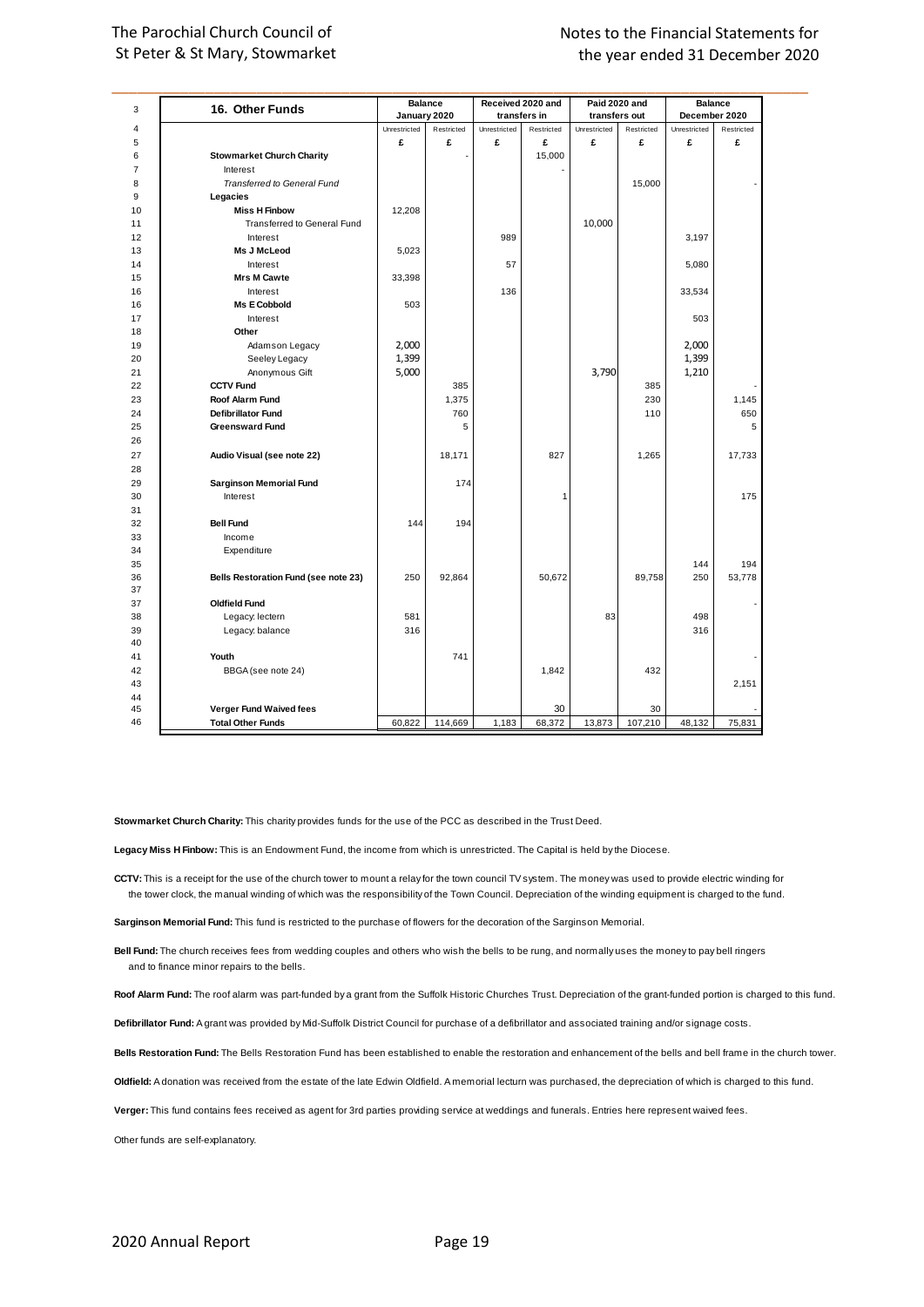## Notes to the Financial Statements for the year ended 31 December 2017 the year ended 31 December 2017 the year ended 31 December 2020

| 5              | 17. Special Collections and Donations |             |                            |                    |              | 18. Property Expenses  |             |              |
|----------------|---------------------------------------|-------------|----------------------------|--------------------|--------------|------------------------|-------------|--------------|
|                |                                       |             | <b>Special Collections</b> | from<br><b>PCC</b> | from<br>PCC  |                        |             |              |
| 6              |                                       |             | (Restricted)               | <b>Funds</b>       | <b>Funds</b> |                        | 2020        | 2019         |
| $\overline{7}$ |                                       | Rec'd       | Paid                       | Paid               | Paid         |                        | £           | £            |
| 8              |                                       | 2020        | 2020                       | 2020               | 2019         | Church                 |             |              |
| 9              |                                       | £           | £                          | £                  | £            |                        |             |              |
| 10             | Food Bank                             | 1,765       | 1,765                      | 500                | 500          | Gas                    | 2,761       | 4,267        |
| 11             | Royal British Legion                  | $\mathbf 0$ | $\Omega$                   | $\mathbf 0$        | 0            | Electricity            | 1,616       | 2,087        |
| 12             | Town Mayor's Charities                | 0           | 0                          | 0                  | 0            | Insurance              | 4,706       | 4,690        |
| 13             | <b>RAFA</b>                           | 0           | 0                          | 0                  | 0            | Other                  | 364         | 1,186        |
| 14             | Leprosy Mission                       | 0           | 0                          | 0                  | 0            |                        |             |              |
| 15             | Tear Fund                             | 0           | 0                          | $\mathbf 0$        | 0            |                        | 9,447       | 12,230       |
| 16             | Gideons                               | 0           | 0                          | $\mathbf 0$        | 0            |                        |             |              |
| 17             | <b>UCB</b>                            | 0           | 0                          | 500                | 500          | <b>St Peter's Hall</b> |             |              |
| 18             | Kagera                                | $\mathbf 0$ | 0                          | 500                | 500          |                        |             |              |
| 19             | <b>RSVP</b>                           | $\Omega$    | $\Omega$                   | $\Omega$           | 0            | Gas                    | 356         | 571          |
| 20             | Accrued donation not received         |             | 100                        |                    |              | Electricity            | 482         | 703          |
| 21             |                                       |             |                            |                    |              | Insurance              |             |              |
| 22             |                                       |             |                            |                    |              | Cleaning               | 1,866       | 1,984        |
| 23             |                                       |             |                            |                    |              | Major repairs          |             | 2,489        |
| 24             |                                       |             |                            |                    |              | Other                  | 1,892       | 1,219        |
| 25             |                                       |             |                            |                    |              |                        |             |              |
| 26             |                                       |             |                            |                    |              |                        | 4,596       | 6,966        |
| 27             |                                       |             |                            |                    |              |                        |             |              |
| 28             |                                       |             |                            |                    |              | St Mary's Hall         |             |              |
| 29             |                                       |             |                            |                    |              |                        |             |              |
| 30             |                                       |             |                            |                    |              | Electricity            | 3,237       | 3,458        |
| 31             |                                       |             |                            |                    |              | Insurance              |             |              |
| 32<br>33       |                                       |             |                            |                    |              | Cleaning<br>Internet   | 2,534<br>18 | 2,625<br>194 |
| 34             |                                       |             |                            |                    |              |                        |             | 1,770        |
|                |                                       |             |                            |                    |              | Major repairs<br>Other | 765         | 856          |
| 35<br>36       |                                       |             |                            |                    |              |                        |             |              |
| 37             |                                       | 1,765       | 1,865                      | 1,500              | 1,500        |                        | 6,554       | 8,903        |
| 38             |                                       |             |                            |                    |              |                        |             |              |
|                |                                       |             |                            |                    |              |                        |             |              |
|                |                                       |             |                            |                    |              |                        |             |              |

\_\_\_\_\_\_\_\_\_\_\_\_\_\_\_\_\_\_\_\_\_\_\_\_\_\_\_\_\_\_\_\_\_\_\_\_\_\_\_\_\_\_\_\_\_\_\_\_\_\_\_\_\_\_\_\_\_\_\_\_\_\_\_\_\_\_\_\_\_\_\_\_\_\_\_\_\_\_\_\_\_\_

| 39 | 19. Parochial Expenses             |       |       | 20. Café 52 Expenses |      |       |
|----|------------------------------------|-------|-------|----------------------|------|-------|
| 40 |                                    | 2020  | 2019  |                      | 2020 | 2019  |
| 41 |                                    | £     | £     |                      | £    | £     |
| 42 | Depreciation                       | 1,766 | 2,447 | Electricity          | 340  | 445   |
| 43 | Mission and Evangelism             | 40    |       | Insurance            |      | 109   |
| 44 | <b>Expenses of Church Services</b> | 632   | 945   | Cleaning             |      | ۰     |
| 45 | Literature and Books               | 87    | 81    | Repairs              |      |       |
| 46 | Music                              | 972   | 897   | Other                | 279  | 519   |
| 47 | Stationery                         | 853   | 1,755 |                      |      |       |
| 48 | Subscriptions                      | 95    | 163   |                      |      |       |
| 49 | <b>Bank Charges</b>                | 61    | 65    |                      |      |       |
| 50 | Other                              | 1,291 | 888   |                      |      |       |
| 51 |                                    |       |       |                      | 619  | 1,073 |
| 52 |                                    |       |       |                      |      |       |
| 53 |                                    | 5,797 | 7.241 |                      |      |       |
| 54 |                                    |       |       |                      |      |       |

|                                    | 18. Property Expenses    |       |        |
|------------------------------------|--------------------------|-------|--------|
| from<br><b>PCC</b><br><b>Funds</b> |                          | 2020  | 2019   |
| Paid<br>2019                       | Church                   | £     | £      |
| £                                  |                          |       |        |
| 500                                | Gas                      | 2,761 | 4,267  |
| 0                                  | Electricity              | 1,616 | 2,087  |
| $\mathbf 0$                        | Insurance                | 4,706 | 4,690  |
| 0                                  | Other                    | 364   | 1,186  |
| 0                                  |                          |       |        |
| $\mathbf 0$                        |                          | 9,447 | 12,230 |
| $\mathbf 0$                        |                          |       |        |
| 500                                | <b>St Peter's Hall</b>   |       |        |
| 500                                |                          |       |        |
| 0                                  | Gas                      | 356   | 571    |
|                                    | Electricity<br>Insurance | 482   | 703    |
|                                    | Cleaning                 | 1,866 | 1,984  |
|                                    | Major repairs            |       | 2,489  |
|                                    | Other                    | 1,892 | 1,219  |
|                                    |                          |       |        |
|                                    |                          | 4,596 | 6,966  |
|                                    | St Mary's Hall           |       |        |
|                                    | Electricity<br>Insurance | 3,237 | 3,458  |
|                                    | Cleaning                 | 2,534 | 2,625  |
|                                    | Internet                 | 18    | 194    |
|                                    | Major repairs            |       | 1,770  |
|                                    | Other                    | 765   | 856    |
| 1,500                              |                          | 6,554 | 8,903  |
|                                    |                          |       |        |

| 20. Café 52 Expenses |      |       |
|----------------------|------|-------|
|                      | 2020 | 2019  |
|                      | £    | £     |
| Electricity          | 340  | 445   |
| Insurance            |      | 109   |
| Cleaning             |      |       |
| Repairs              |      |       |
| Other                | 279  | 519   |
|                      |      |       |
|                      | 619  | 1,073 |
|                      |      |       |

| 55 | 21. Administration |       |       |
|----|--------------------|-------|-------|
| 56 |                    | 2020  | 2019  |
| 57 |                    | £     | £     |
| 58 | Accountancy        | 750   | 750   |
| 59 | Internet           | ۰     |       |
| 60 | Telephone          | 1,025 | 956   |
| 61 | Other              |       |       |
| 62 |                    | 1.775 | 1,706 |
| 63 |                    |       |       |

2020 Annual Report Page 20